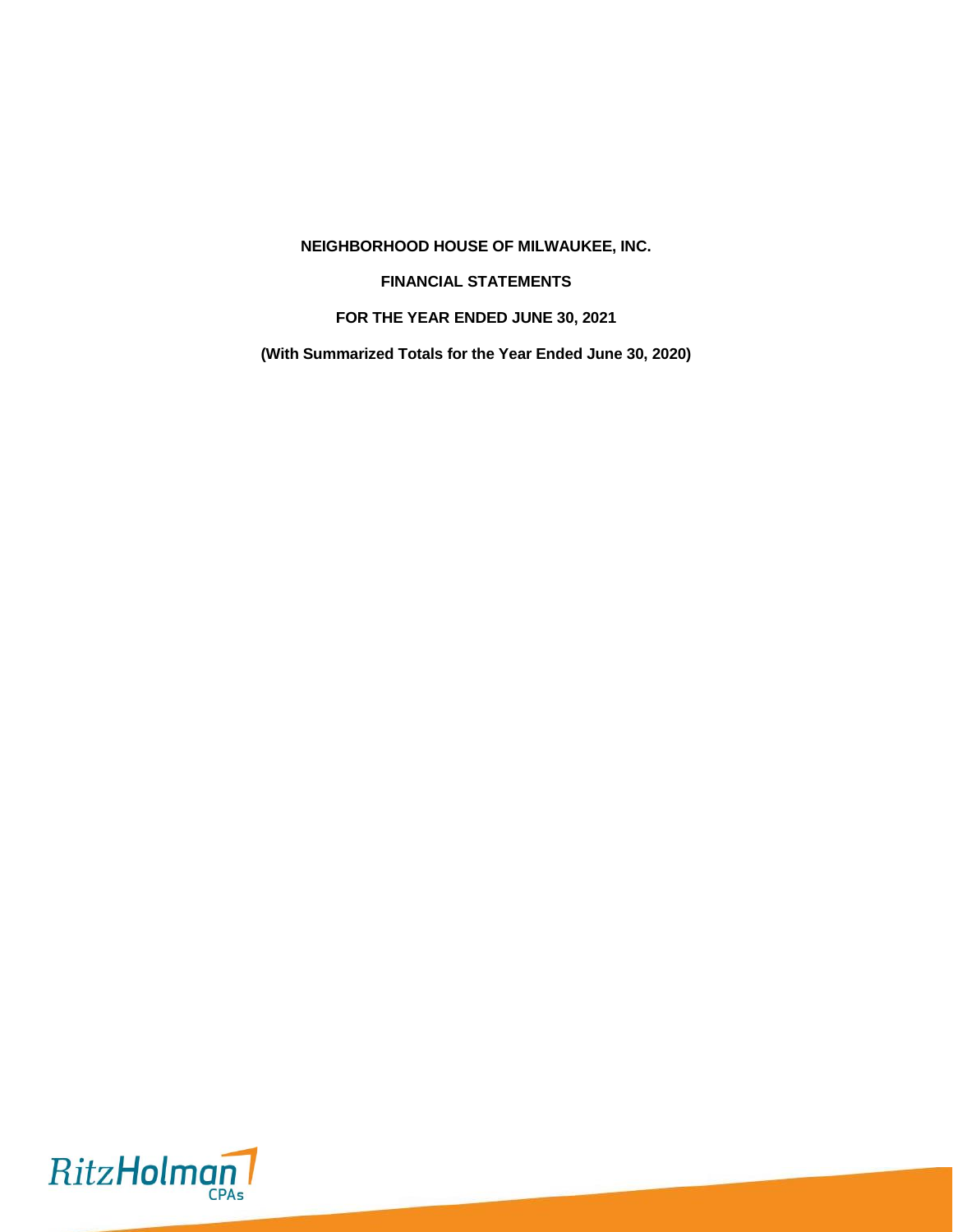# NEIGHBORHOOD HOUSE OF MILWAUKEE, INC.

# TABLE OF CONTENTS

|                                                                       | Page     |
|-----------------------------------------------------------------------|----------|
|                                                                       | $1 - 2$  |
|                                                                       | 3        |
|                                                                       | 4        |
|                                                                       | 5        |
|                                                                       | 6        |
|                                                                       | $7 - 17$ |
| Schedule of Program Revenue and Expenses - Without Donor Restrictions | 18       |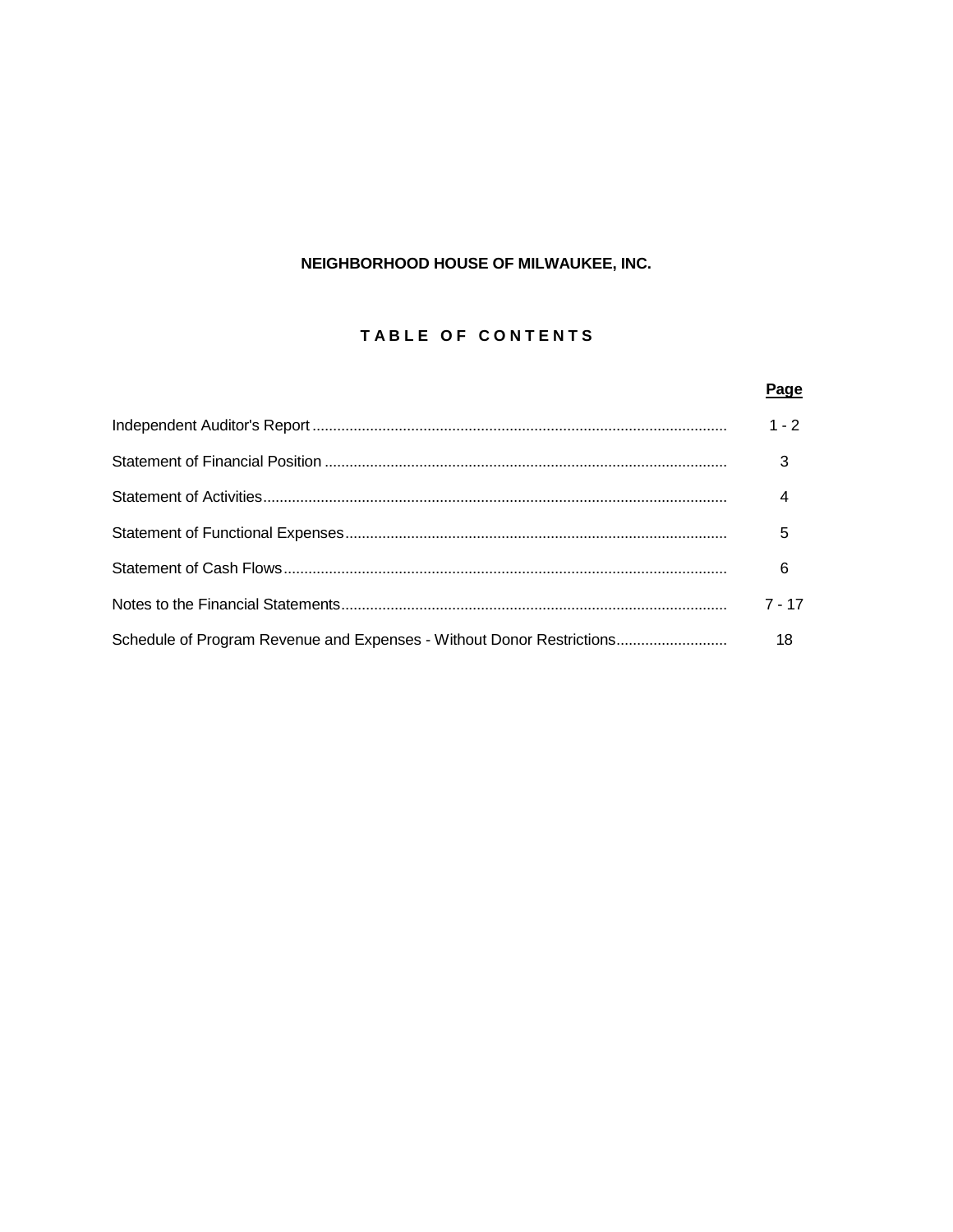

#### Independent Auditor's Report

Board of Directors Neighborhood House of Milwaukee, Inc.

#### **Report on the Financial Statements**

We have audited the accompanying financial statements of Neighborhood House of Milwaukee, Inc. which comprise the statement of financial position as of June 30, 2021, and the related statements of activities, functional expenses and cash flows for the year then ended, and the related notes to the financial statements.

#### *Management's Responsibility for the Financial Statements*

Management is responsible for the preparation and fair presentation of these financial statements in accordance with accounting principles generally accepted in the United States of America; this includes the design, implementation, and maintenance of internal control relevant to the preparation and fair presentation of financial statements that are free from material misstatement, whether due to fraud or error.

#### *Auditor's Responsibility*

Our responsibility is to express an opinion on these financial statements based on our audit. We conducted our audit in accordance with auditing standards generally accepted in the United States of America. Those standards require that we plan and perform the audit to obtain reasonable assurance about whether the financial statements are free of material misstatement.

An audit involves performing procedures to obtain audit evidence about the amounts and disclosures in the financial statements. The procedures selected depend on the auditor's judgment, including the assessment of the risks of material misstatement of the financial statements, whether due to fraud or error. In making those risk assessments, the auditor considers internal control relevant to the Organization's preparation and fair presentation of the financial statements in order to design audit procedures that are appropriate in the circumstances, but not for the purpose of expressing an opinion on the effectiveness of the Organization's internal control. Accordingly, we express no such opinion. An audit also includes evaluating the appropriateness of accounting policies used and the reasonableness of significant accounting estimates made by management, as well as evaluating the overall presentation of the financial statements.

We believe that the audit evidence we have obtained is sufficient and appropriate to provide a basis for our audit opinion.

#### *Opinion*

In our opinion, the financial statements referred to above present fairly, in all material respects, the financial position of Neighborhood House of Milwaukee, Inc. as of June 30, 2021, and the changes in its net assets and its cash flows for the year then ended in accordance with accounting principles generally accepted in the United States of America.

*Ritz Holman LLP Serving business, nonprofits, individuals and trusts.*

| 330 E. Kilbourn Ave., Suite 550 | t. 414.271.1451 |
|---------------------------------|-----------------|
| Milwaukee, WI 53202             | f. 414.271.7464 |
|                                 | ritzholman.com  |

*Member of the American Institute of Certified Public Accountants, Wisconsin Institute of Certified Public Accountants*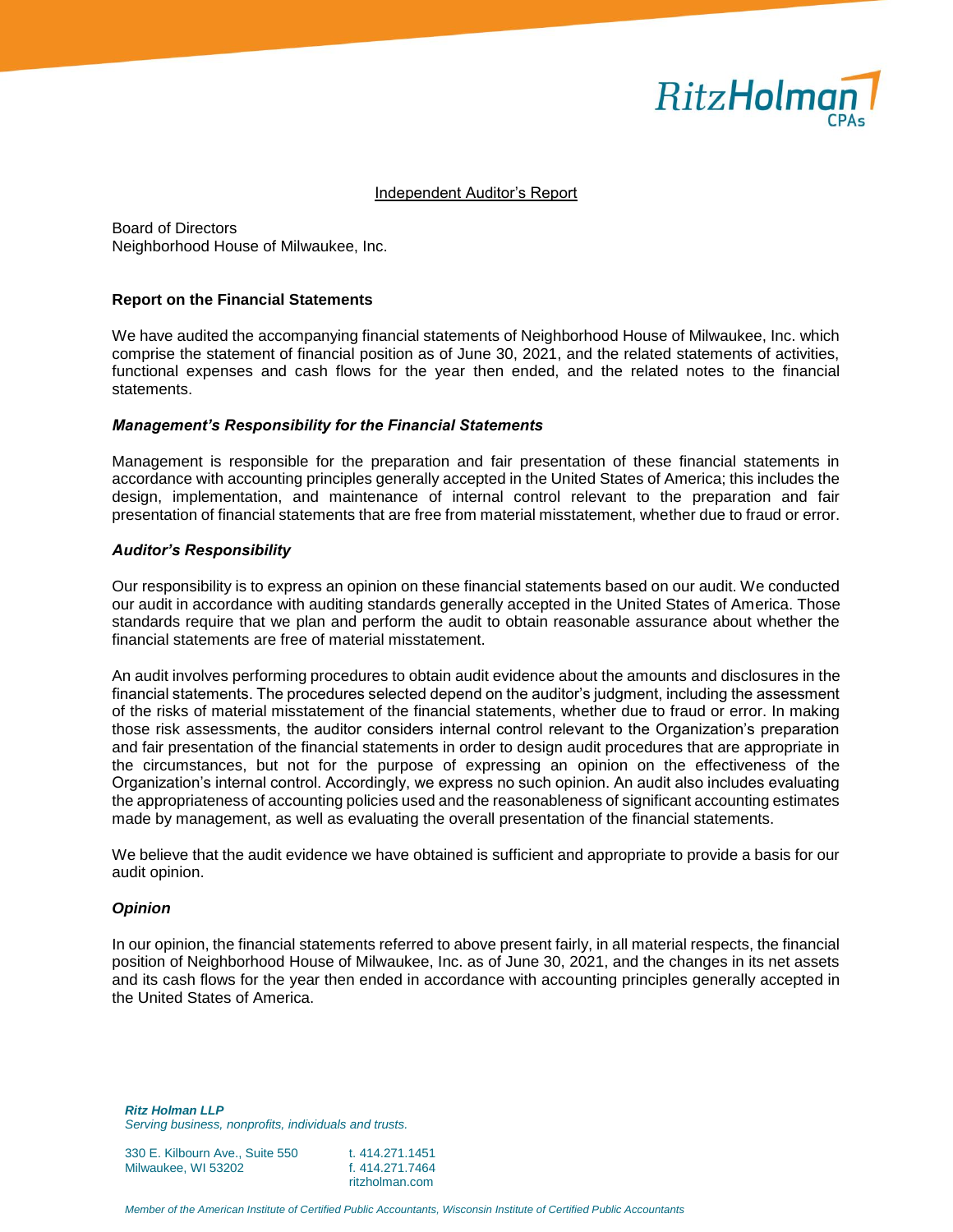#### Board of Directors Neighborhood House of Milwaukee, Inc.

#### *Report on Summarized Comparative Information*

We have previously audited Neighborhood House of Milwaukee, Inc.'s June 30, 2020, financial statements, and we expressed an unmodified audit opinion on those audited financial statements in our report dated October 16, 2020. In our opinion, the summarized comparative information presented herein as of and for the year ended June 30, 2020, is consistent, in all material respects, with the audited financial statements from which it has been derived.

## *Supplementary Information*

Our audit was conducted for the purpose of forming an opinion on the financial statements as a whole. The schedule of program revenue and expenses - without donor restrictions is presented for purposes of additional analysis and is not a required part of the basic financial statements. Such information is the responsibility of management and was derived from and relates directly to the underlying accounting and other records used to prepare the basic financial statements. The information has been subjected to the auditing procedures applied in the audit of the basic financial statements and certain additional procedures, including comparing and reconciling such information directly to the underlying accounting and other records used to prepare the basic financial statements or to the basic financial statements themselves, and other additional procedures in accordance with auditing standards generally accepted in the United States of America. In our opinion, the information is fairly stated in all material respects in relation to the basic financial statements as a whole.

by Holman LLP

RITZ HOLMAN LLP Certified Public Accountants

Milwaukee, Wisconsin November 21, 2021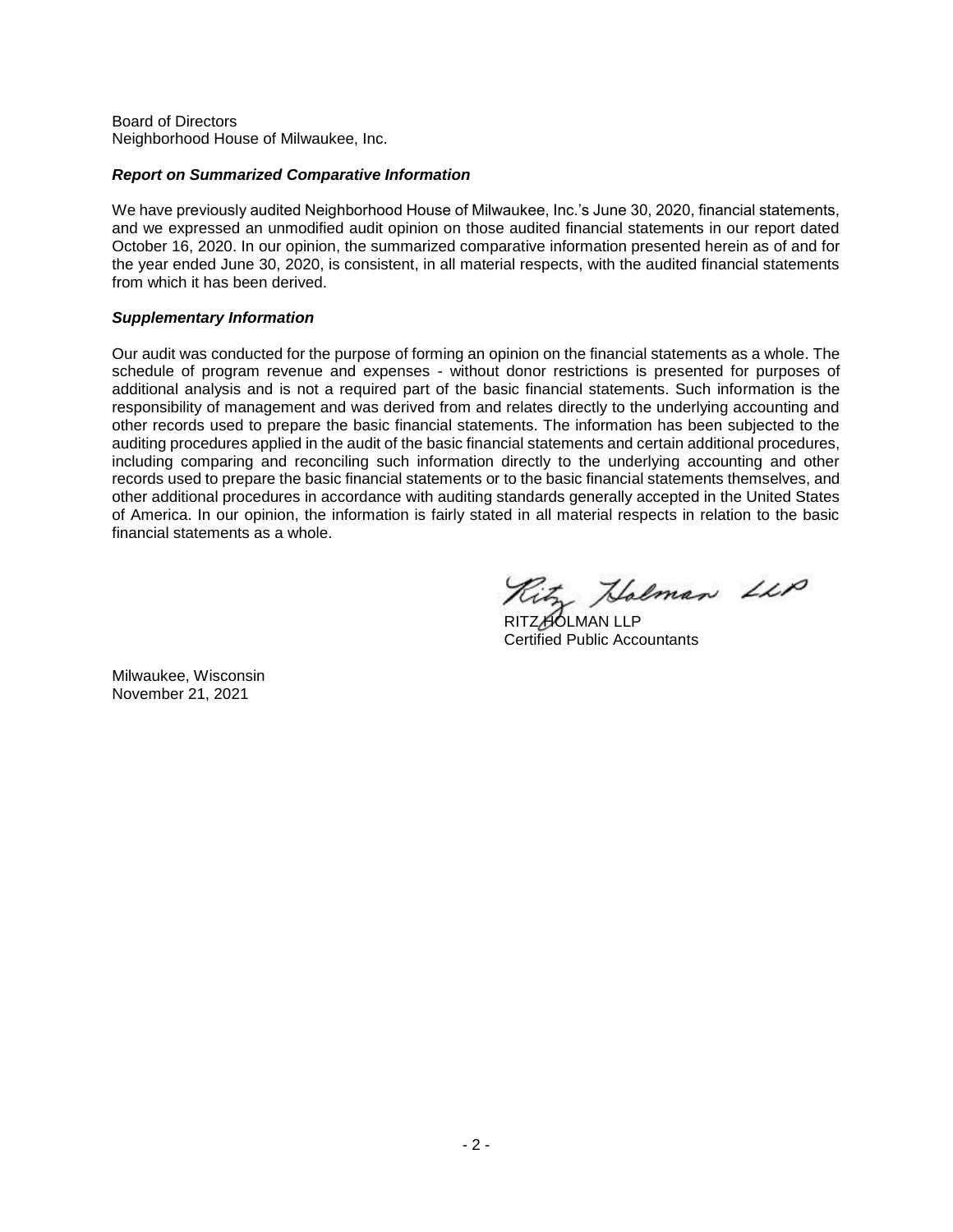#### **NEIGHBORHOOD HOUSE OF MILWAUKEE, INC. STATEMENT OF FINANCIAL POSITION JUNE 30, 2021 (With Summarized Totals for June 30, 2020)**

| <b>ASSETS</b>                                           |                          |                            |                          |                      |
|---------------------------------------------------------|--------------------------|----------------------------|--------------------------|----------------------|
|                                                         |                          | 2021                       |                          | 2020                 |
| <b>CURRENT ASSETS</b>                                   |                          |                            |                          |                      |
| Cash and Cash Equivalents                               | \$                       | 279,010                    | \$                       | 469,222              |
| <b>Grants and Contracts Receivable</b>                  |                          | 253,662                    |                          | 143,130              |
| <b>Accounts Receivable</b>                              |                          | $---$                      |                          | 1,886                |
| Pledges Receivable                                      |                          | 35,577                     |                          | 28,982               |
| <b>Prepaid Expenses</b>                                 |                          | 1,391                      |                          | 3,347                |
| Food Inventory                                          |                          | 2,475                      |                          |                      |
| <b>Total Current Assets</b>                             | \$                       | $\overline{572,115}$       | $\overline{\$}$          | 646,567              |
| NONCURRENT ASSETS                                       |                          |                            |                          |                      |
| Certificate of Deposit - Restricted                     | \$                       | 35,986                     | \$                       | 35,935               |
| Beneficial Interest - Greater Milwaukee Foundation Fund |                          | 1,570,289                  |                          | 1,248,684            |
| <b>Total Noncurrent Assets</b>                          | \$                       | 1,606,275                  | $\overline{\mathcal{E}}$ | 1,284,619            |
| <b>FIXED ASSETS</b>                                     |                          |                            |                          |                      |
| Land                                                    | \$                       |                            |                          |                      |
| <b>Building and Improvements</b>                        |                          | 192,737                    | \$                       | 192,736              |
| Farm Improvements                                       |                          | 3,531,563<br>194,162       |                          | 3,438,319<br>194,162 |
| <b>Furniture and Equipment</b>                          |                          | 557,417                    |                          | 520,901              |
| Automobiles                                             |                          | 99,812                     |                          | 99,812               |
| Leased Equipment                                        |                          | 14,867                     |                          |                      |
| <b>Total Fixed Assets</b>                               | $\overline{\mathcal{S}}$ | 4,590,558                  | $\overline{\mathcal{S}}$ | 4,445,930            |
| Less: Accumulated Depreciation                          |                          | (3,232,495)                |                          | (3, 130, 674)        |
| <b>Net Fixed Assets</b>                                 | \$                       | 1,358,063                  | $\overline{\$}$          | 1,315,256            |
| <b>TOTAL ASSETS</b>                                     | \$                       | 3,536,453                  | \$                       | 3,246,442            |
| LIABILITIES AND NET ASSETS                              |                          |                            |                          |                      |
| <b>CURRENT LIABILITIES</b>                              |                          |                            |                          |                      |
| <b>Accounts Payable</b>                                 | \$                       | 103,886                    | \$                       | 60,319               |
| <b>Accrued Payroll Expenses</b>                         |                          | 50,010                     |                          | 87,316               |
| Note Payable - Current Portion                          |                          | 19,357                     |                          | 21,454               |
| Paycheck Protection Program Loan                        |                          | $\qquad \qquad \text{---}$ |                          | 352,200              |
| <b>Current Portion of Capital Lease</b>                 |                          | 2,727                      |                          |                      |
| <b>Total Current Liabilities</b>                        | $\overline{\mathbf{e}}$  | 175,980                    | \$                       | 521,289              |
|                                                         |                          |                            |                          |                      |
| NONCURRENT LIABILITIES                                  |                          |                            |                          |                      |
| <b>Capital Lease</b>                                    | \$                       | 12,227                     | \$                       |                      |
| Less: Current Portion of Capital Lease                  |                          | (2,727)                    |                          |                      |
| Note Payable - Long-Term Portion                        |                          |                            |                          | 19,537               |
| <b>Total Noncurrent Liabilities</b>                     | $\frac{6}{3}$            | 9,500                      | $\frac{1}{2}$            | 19,537               |
| <b>Total Liabilities</b>                                |                          | 185,480                    | $\overline{\mathcal{S}}$ | 540,826              |
| <b>NET ASSETS</b>                                       |                          |                            |                          |                      |
| Net Assets Without Donor Restrictions                   | S                        | 3,249,007                  | S                        | 2,657,940            |
| Net Assets With Donor Restrictions                      |                          | 101,966                    |                          | 47,676               |
| <b>Total Net Assets</b>                                 | \$                       | 3,350,973                  | \$                       | 2,705,616            |
|                                                         |                          |                            |                          |                      |
| TOTAL LIABILITIES AND NET ASSETS                        | <u>\$</u>                | 3,536,453                  | \$                       | 3,246,442            |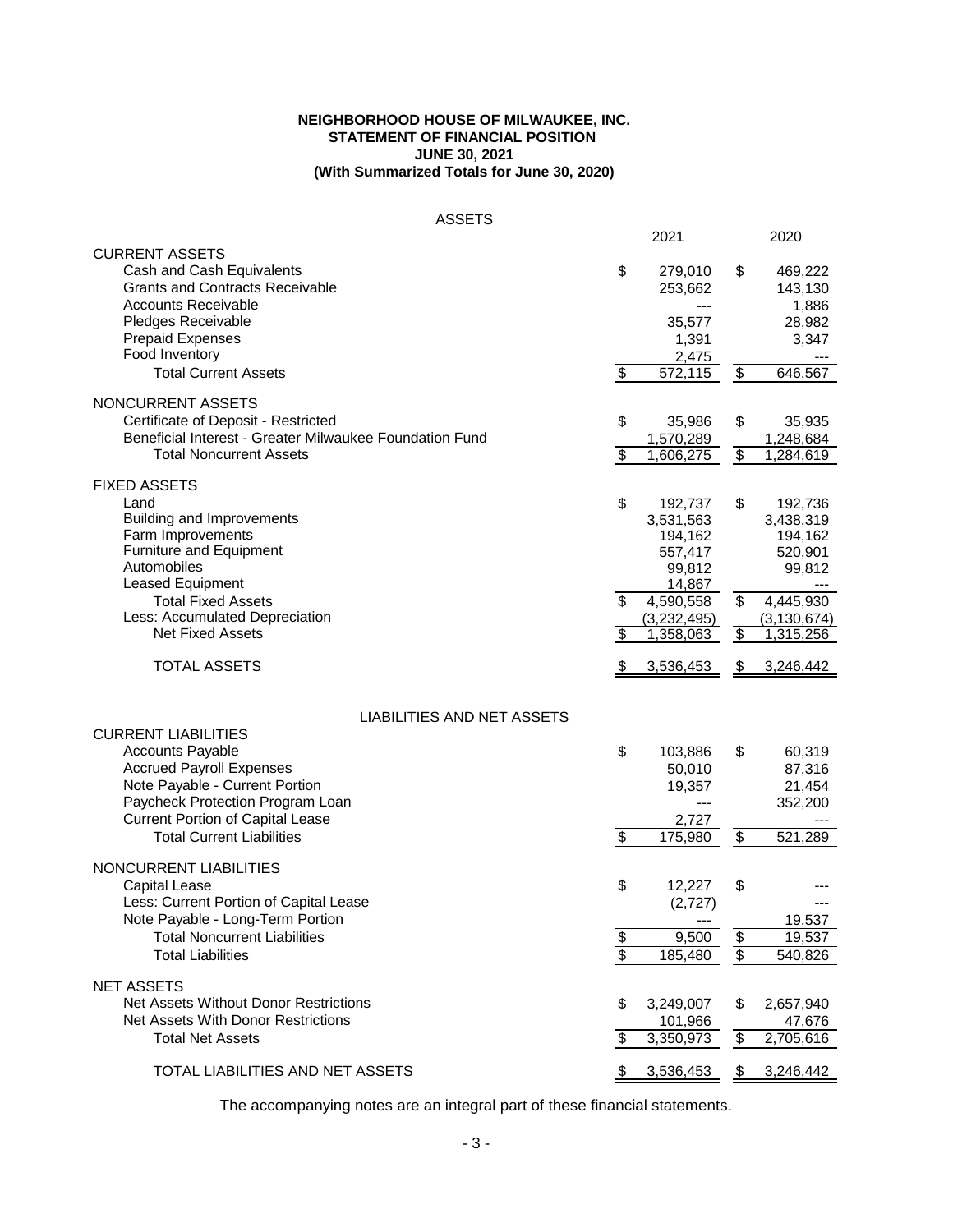#### **NEIGHBORHOOD HOUSE OF MILWAUKEE, INC. STATEMENT OF ACTIVITIES FOR THE YEAR ENDED JUNE 30, 2021 (With Summarized Totals for the Year Ended June 30, 2020)**

|                                       |     | <b>Without Donor</b> |               | <b>With Donor</b> | 2021            | 2020            |
|---------------------------------------|-----|----------------------|---------------|-------------------|-----------------|-----------------|
|                                       |     | Restrictions         |               | Restrictions      | Total           | Total           |
| <b>REVENUE</b>                        |     |                      |               |                   |                 |                 |
| Grants                                | \$  | 753,944              | \$            |                   | \$<br>753,944   | \$<br>651,837   |
| Contributions                         |     | 693,472              |               | 82,690            | 776,162         | 554,942         |
| <b>Bequests</b>                       |     |                      |               |                   |                 | 413,741         |
| Paycheck Protection Program Revenue   |     | 352,200              |               |                   | 352,200         |                 |
| In-Kind Revenue                       |     | 110,040              |               |                   | 110,040         | 42,398          |
| United Way                            |     | 331,985              |               |                   | 331,985         | 316,296         |
| <b>Wisconsin Shares</b>               |     | 495,020              |               |                   | 495,020         | 430,398         |
| <b>Child Care Fees</b>                |     | 96,257               |               |                   | 96,257          | 94,913          |
| Gain on Beneficial Interest           |     | 321,605              |               |                   | 321,605         | 26,750          |
| <b>Contract Services</b>              |     | 9,595                |               |                   | 9,595           | 21,556          |
| Interest Income                       |     | 1.017                |               |                   | 1,017           | 72              |
| <b>Special Events Revenue</b>         |     | 190,604              |               |                   | 190,604         | 174,411         |
| <b>Special Events Expense</b>         |     | (72, 728)            |               |                   | (72, 728)       | (22, 985)       |
| Rental Income                         |     | 19,509               |               |                   | 19,509          | 10,663          |
| Other Revenue                         |     | 11,990               |               |                   | 11,990          | 16,180          |
| Net Assets Released from Restrictions |     | 28,400               |               | (28, 400)         |                 |                 |
| <b>Total Revenue</b>                  | \$  | 3,342,910            | \$            | 54,290            | \$<br>3,397,200 | \$<br>2,731,172 |
| <b>EXPENSES</b>                       |     |                      |               |                   |                 |                 |
| <b>Program Services</b>               | \$. | 2,213,647            | \$            |                   | \$<br>2,213,647 | \$              |
| Management and General                |     |                      |               |                   |                 | 2,015,754       |
| Fundraising                           |     | 311,956              |               |                   | 311,956         | 244,714         |
|                                       |     | 226,240              |               |                   | 226,240         | 214,836         |
| <b>Total Expenses</b>                 | \$  | 2,751,843            | $\frac{1}{2}$ | ---               | \$<br>2,751,843 | \$<br>2,475,304 |
| <b>CHANGE IN NET ASSETS</b>           | \$  | 591,067              | \$            | 54,290            | \$<br>645,357   | \$<br>255,868   |
| Net Assets, Beginning of Year         |     | 2,657,940            |               | 47,676            | 2,705,616       | 2,449,748       |
| NET ASSETS, END OF YEAR               | \$  | 3,249,007            | \$            | 101,966           | \$<br>3,350,973 | \$<br>2,705,616 |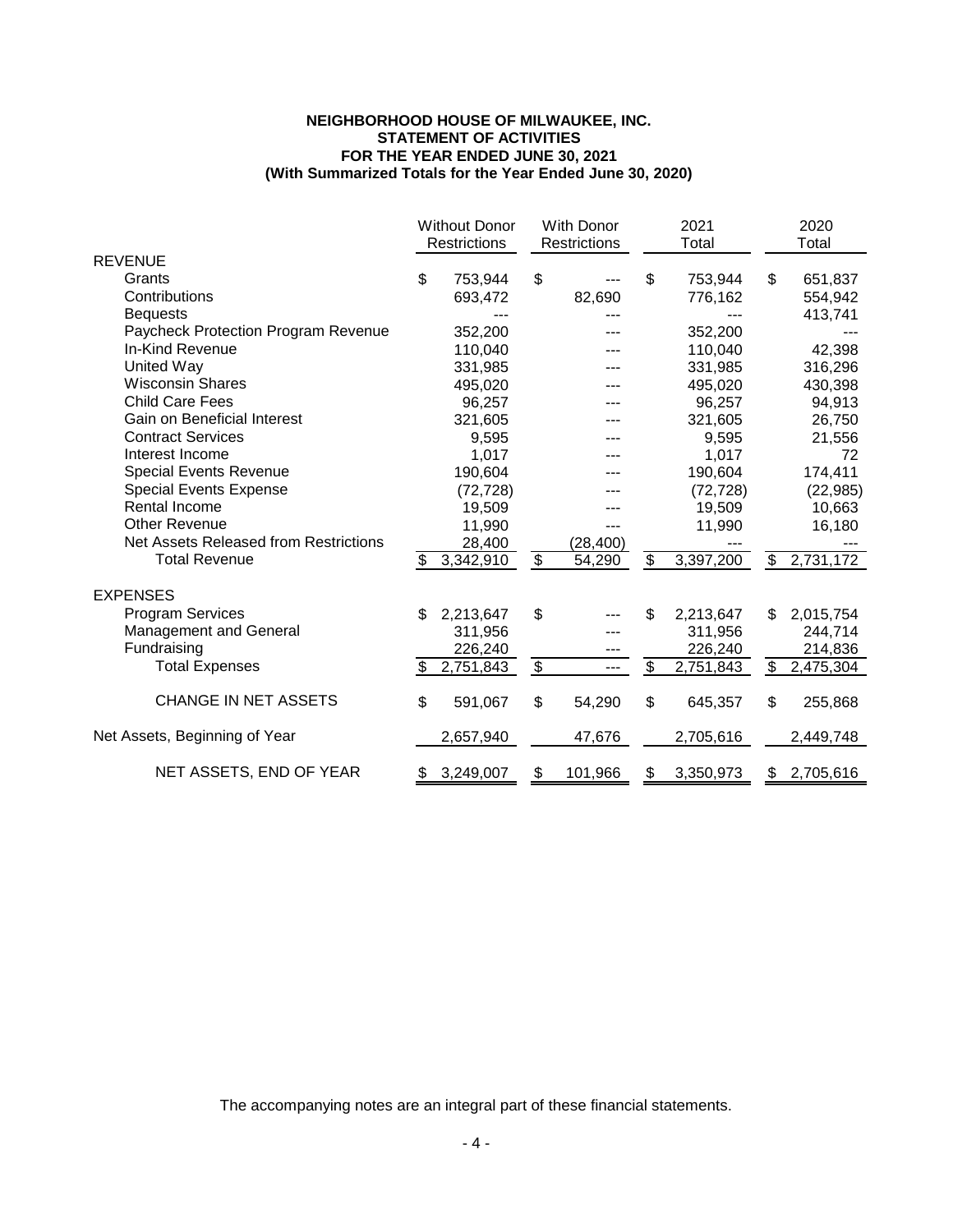#### **NEIGHBORHOOD HOUSE OF MILWAUKEE, INC. (With Summarized Totals for the Year Ended June 30, 2020) FOR THE YEAR ENDED JUNE 30, 2021 STATEMENT OF FUNCTIONAL EXPENSES**

|                                         |    | Program<br>Services | Management<br>and<br>General |     | Fundraising              | 2021<br>Total   | 2020<br>Total   |
|-----------------------------------------|----|---------------------|------------------------------|-----|--------------------------|-----------------|-----------------|
| Salaries and Wages                      | \$ | 1,366,376           | \$<br>168,936                | \$  | 106,311                  | \$<br>1,641,623 | \$<br>1,407,400 |
| <b>Employee Benefits</b>                |    | 85,240              | 11,526                       |     | 7.100                    | 103,866         | 120,703         |
| Retirement                              |    | 23,336              | 2,885                        |     | 1,816                    | 28,037          | 19,106          |
| <b>Payroll Taxes</b>                    |    | 124,283             | 17,193                       |     | 10,536                   | 152,012         | 178,261         |
| <b>Professional Fees</b>                |    | 24,018              | 47,387                       |     | 61,557                   | 132,962         | 162,022         |
| <b>Contract Services</b>                |    | 51,924              | 706                          |     | 263                      | 52,893          | 52,126          |
| <b>Office Supplies</b>                  |    | 1,391               | 3,285                        |     | 160                      | 4,836           | 9,410           |
| Human Resources Supplies                |    | 2,370               | 1,215                        |     | 11                       | 3,596           | 10,039          |
| Telephone                               |    | 9,983               | 1,379                        |     | 616                      | 11,978          | 13,638          |
| Postage                                 |    | 35                  | 447                          |     | 3,231                    | 3,713           | 6,644           |
| Printing                                |    | 1,499               | 12                           |     | 2,315                    | 3,826           | 5,301           |
| Technology                              |    | 7,221               | 4,511                        |     | 3,384                    | 15,116          | 10,472          |
| Subscriptions                           |    | 3,106               | $\overline{a}$               |     | 5,284                    | 8,390           | 936             |
| Occupancy                               |    | 55,032              | 3,063                        |     | 1,367                    | 59,462          | 49,852          |
| <b>Utilities</b>                        |    | 57,951              | 8,004                        |     | 3,573                    | 69,528          | 62,855          |
| Marketing and Promotion                 |    | 10,623              | 250                          |     | 2,034                    | 12,907          | ---             |
| Program and Special Event Supplies      |    | 41,405              | 153                          |     | 2,841                    | 44,399          | 21,865          |
| <b>Educational Supplies</b>             |    | 8,804               | $\overline{a}$               |     | ---                      | 8,804           | 10,425          |
| Participant Engagement                  |    | 8,085               | 423                          |     | ---                      | 8,508           | 2,268           |
| Food                                    |    | 115,447             | 844                          |     | 65                       | 116,356         | 39,232          |
| <b>Field Trips</b>                      |    | 7,986               | ---                          |     | ---                      | 7,986           | 10,139          |
| <b>Grant Supplies</b>                   |    | 2,434               | $-$ --                       |     | $---$                    | 2.434           | 6,064           |
| <b>Equipment Rental and Maintenance</b> |    | 50,869              | 2,020                        |     | 3,864                    | 56,753          | 49,125          |
| Maintenance and Housekeeping Supplies   |    | 21,040              | 2,701                        |     | 1,206                    | 24,947          | 27,983          |
| Depreciation                            |    | 84,866              | 11,722                       |     | 5,233                    | 101,821         | 96,798          |
| Travel                                  |    | 7,119               | 37                           |     | 23                       | 7,179           | 25,140          |
| Conferences, Conventions and Meetings   |    | 264                 | 494                          |     | ---                      | 758             | 2,147           |
| <b>Fundraising Expenses</b>             |    | $---$               | $\overline{a}$               |     | ---                      | ---             | 4,800           |
| <b>Interest Expense</b>                 |    | 1,345               | 186                          |     | 83                       | 1,614           | 2,765           |
| Insurance                               |    | 22,704              | 3,136                        |     | 1,400                    | 27,240          | 34,547          |
| <b>Membership Dues</b>                  |    | 8,754               | 5,441                        |     | 445                      | 14,640          | 16,203          |
| <b>Staff Development</b>                |    | 3,334               | 493                          |     | 35                       | 3,862           | 3,541           |
| Bank Charges and Fees                   |    | 1,858               | 2,854                        |     | 1,411                    | 6,123           | 4,801           |
| Licenses                                |    | 2,865               | 98                           |     | 69                       | 3,032           | 1,003           |
| <b>Real Estate Taxes</b>                |    | 80                  | 15                           |     | 7                        | 102             | 66              |
| <b>Other Expense</b>                    |    | ---                 | 1,121                        |     | ---                      | 1,121           | 7,627           |
| <b>Bad Debt Expense</b>                 |    | $---$               | 9,419                        |     | ---                      | 9,419           | ---             |
| Subtotal                                | S  | 2,213,647           | \$<br>311,956                | \$  | 226,240                  | \$<br>2,751,843 | \$<br>2,475,304 |
| <b>SPECIAL EVENTS</b>                   |    |                     |                              |     |                          |                 |                 |
| Food and Venue                          | \$ |                     | \$                           | \$  | 36,695                   | \$<br>36,695    | \$<br>17,024    |
| Supplies and Media                      |    |                     |                              |     | 34,855                   | 34,855          |                 |
| Postage                                 |    |                     | ---                          |     | 135                      | 135             | $---$           |
| Printing                                |    |                     |                              |     | $\hspace{0.05cm} \ldots$ | $---$           | 2,167           |
| Professional Fees                       |    |                     |                              |     | 538                      | 538             |                 |
| <b>Other Expenses</b>                   |    |                     | ---                          |     | 505                      | 505             | 3,794           |
| <b>Total Special Events Expenses</b>    | \$ | $---$               | \$<br>$\qquad \qquad - -$    | \$  | 72,728                   | \$<br>72,728    | \$<br>22,985    |
| TOTAL EXPENSES                          | S. | 2,213,647           | \$<br>311,956                | \$. | 298,968                  | \$<br>2,824,571 | \$<br>2,498,289 |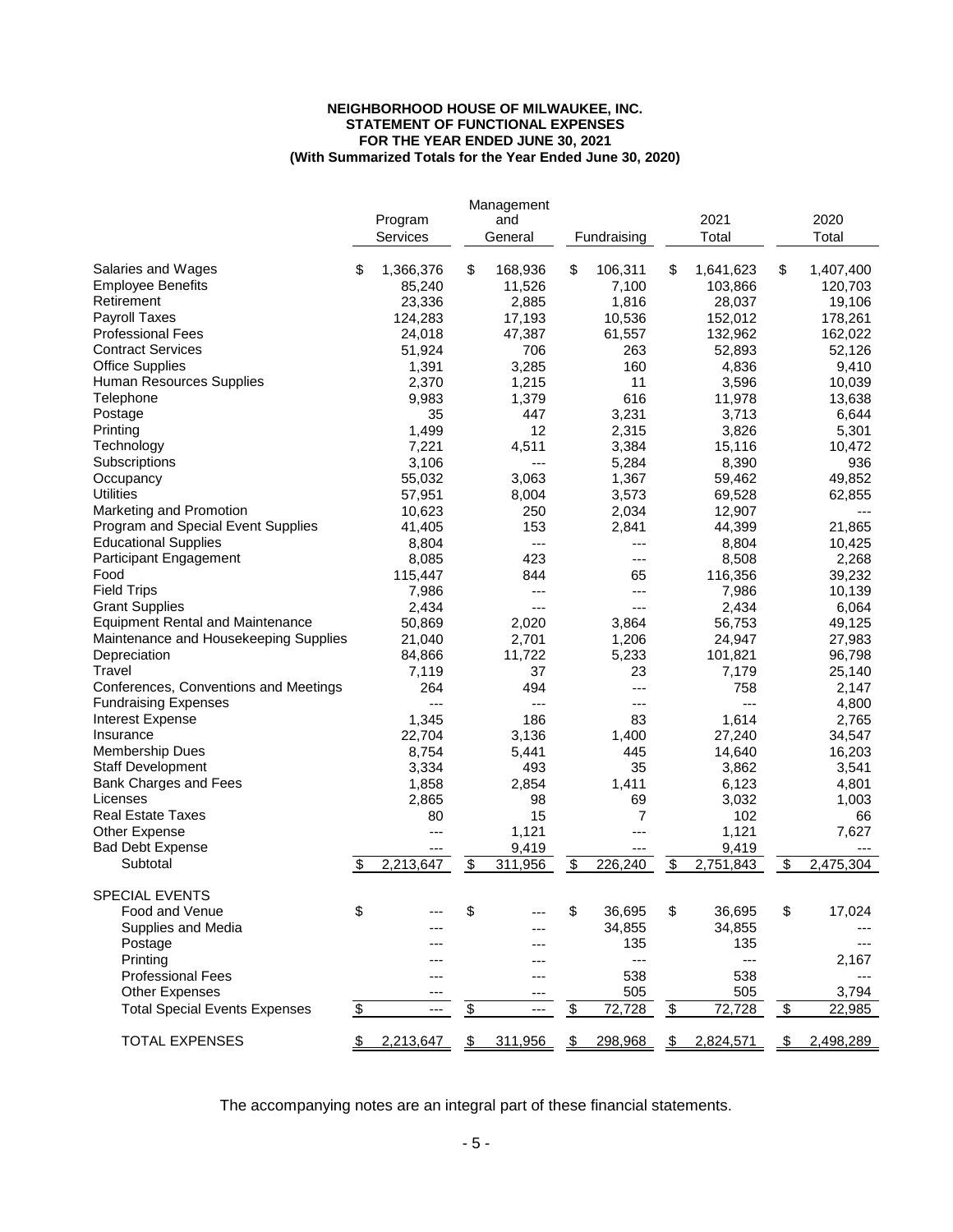#### **NEIGHBORHOOD HOUSE OF MILWAUKEE, INC. STATEMENT OF CASH FLOWS FOR THE YEAR ENDED JUNE 30, 2021 (With Summarized Totals for the Year Ended June 30, 2020)**

|                                                             |               | 2021       |               | 2020       |
|-------------------------------------------------------------|---------------|------------|---------------|------------|
| CASH FLOWS FROM OPERATING ACTIVITIES                        |               |            |               |            |
| Change in Net Assets                                        | \$            | 645,357    | \$            | 255,868    |
| Adjustments to Reconcile Change in Net Assets to            |               |            |               |            |
| Net Cash Provided (Used) by Operating Activities            |               |            |               |            |
| Donated Goods and Services - Capitalized                    |               |            |               | (18, 618)  |
| Forgiveness of the Paycheck Protection Program Loan         |               | (352, 200) |               |            |
| (Gain) Loss on Beneficial Interest                          |               | (321, 605) |               | (26, 750)  |
| Depreciation                                                |               | 101,821    |               | 96,798     |
| (Increase) Decrease in Grants and Contracts Receivable      |               | (110, 532) |               | 90,593     |
| (Increase) Decrease in Accounts Receivable                  |               | 1,886      |               | 1,809      |
| (Increase) Decrease in Pledges Receivable                   |               | (6, 595)   |               | 28,042     |
| (Increase) Decrease in Allowance for Uncollectible Accounts |               | ---        |               | (11, 400)  |
| (Increase) Decrease in Estate Receivable                    |               | ---        |               | 39,737     |
| (Increase) Decrease in Prepaid Expenses                     |               | 1,956      |               | 6,962      |
| (Increase) Decrease in Food Inventory                       |               | (2, 475)   |               |            |
| Increase (Decrease) in Accounts Payable                     |               | 43,567     |               | (4, 159)   |
| Increase (Decrease) in Accrued Payroll Expenses             |               | (37, 306)  |               | 2,307      |
| Net Cash (Used) Provided by Operating Activities            | \$            | (36, 126)  | \$            | 461,189    |
| CASH FLOWS FROM INVESTING ACTIVITIES                        |               |            |               |            |
| <b>Purchase of Fixed Assets</b>                             | \$            | (129, 761) | \$            | (37, 382)  |
| Contributions to Greater Milwaukee Foundation Fund          |               |            |               | (413, 741) |
| Proceeds from Greater Milwaukee Foundation Fund             |               |            |               | 30,000     |
|                                                             |               |            |               |            |
| Net Cash Used by Investing Activities                       | $\frac{1}{2}$ | (129, 761) | \$            | (421, 123) |
| CASH FLOWS FROM FINANCING ACTIVITIES                        |               |            |               |            |
| Proceeds from the Paycheck Protection Program Loan          | \$            |            | \$            | 352,200    |
| Payments on Notes Payable                                   |               | (21, 634)  |               | (20, 551)  |
| Payments on Capital Lease                                   |               | (2,640)    |               |            |
| Proceeds from Line of Credit                                |               |            |               | 75,000     |
| Payments on Line of Credit                                  |               |            |               | (75,000)   |
| Net Cash (Used) Provided by Financing Activities            | $\frac{1}{2}$ | (24, 274)  | $\frac{1}{2}$ | 331,649    |
| Net (Decrease) Increase in Cash and Cash Equivalents        | \$            | (190, 161) | \$            | 371,715    |
| CASH AND CASH EQUIVALENTS AT BEGINNING OF YEAR              |               | 505,157    |               | 133,442    |
|                                                             |               |            |               |            |
| CASH AND CASH EQUIVALENTS AT END OF YEAR - UNRESTRICTED     | $\frac{1}{2}$ | 279,010    | \$            | 469,222    |
| CASH AND CASH EQUIVALENTS AT END OF YEAR - RESTRICTED       | <u>\$</u>     | 35,986     | $\frac{1}{2}$ | 35,935     |
| SUPPLEMENTAL DISCLOSURE OF CASH FLOW INFORMATION            |               |            |               |            |
| <b>Interest Paid</b>                                        | \$            | 1,614      | \$            | 2,765      |
| Increase in Fixed Assets through Capital Lease              |               | 14,867     |               |            |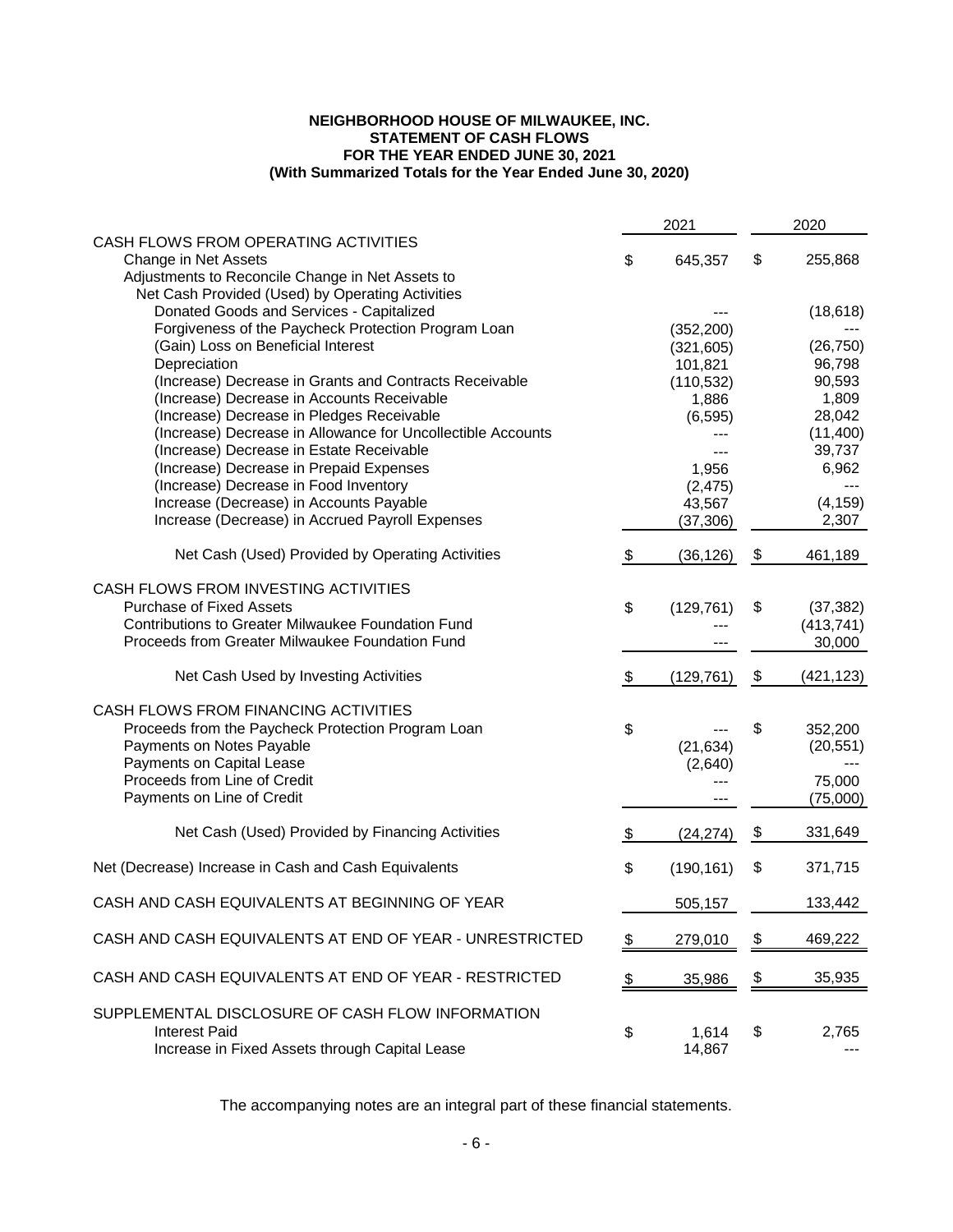# **NEIGHBORHOOD HOUSE OF MILWAUKEE, INC.**

# **NOTES TO THE FINANCIAL STATEMENTS**

**JUNE 30, 2021**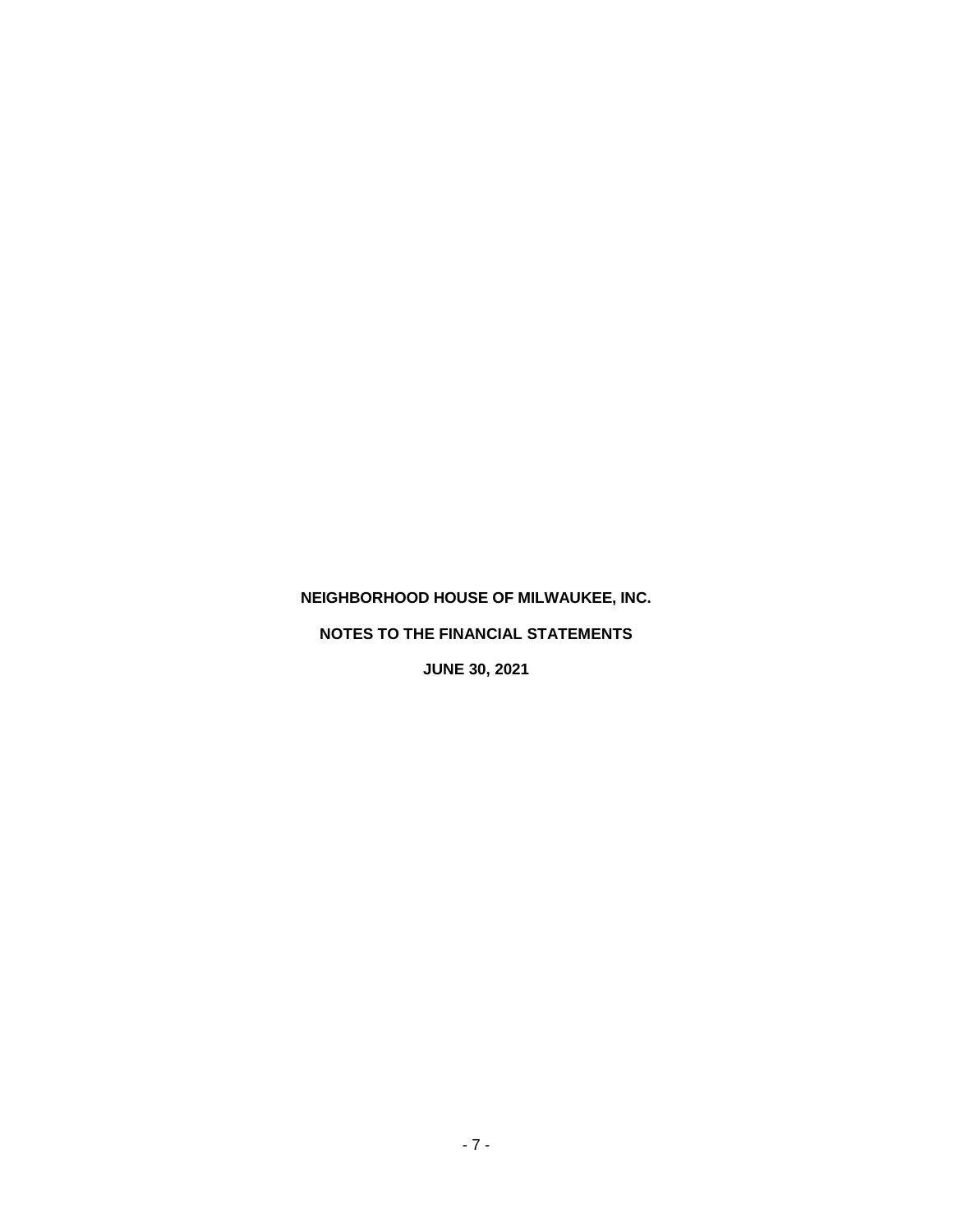## **NOTE A - Summary of Significant Accounting Policies**

#### **Organization**

Neighborhood House of Milwaukee, Inc. (the "Organization") is a non-profit community center founded in 1945 which serves more than 4,100 area residents each year. Its mission is to inspire and connect to strengthen families and the community. Its vision is to be the cornerstone of a safe and nurturing community. Neighborhood House offers programs for early school-aged children, teens, and families. It also serves as a center for several community-based collaborative initiatives such as the Personal Responsibility Education Program (PREP), the Story School after school program, and a new community food pantry. Neighborhood House also operates the International Learning Center which is the largest educator of refugees in Wisconsin. The International Learning Center prepares newly arrived refugees for self-sufficiency by conducting English as a second language and citizenship classes.

#### **Accounting Method**

The financial statements of the Organization have been prepared on the accrual basis of accounting.

#### **Basis of Presentation**

The Organization reports information regarding its financial position and activities according to two classes of net assets: net assets without donor restrictions and net assets with donor restrictions.

#### **Contributions and Grant Revenue**

Contributions and unconditional promises to give received by the Organization are measured at fair value and are reported as increases in net assets. Contributions are considered available for the Organization's general operations and included in net assets without donor restrictions unless specifically restricted by a donor. A restricted contribution is reported in revenue and net assets without donor restrictions when the restriction is met within the same reporting period as the contribution is received. Contributions received restricted for a purpose not yet met or to support a future period are included in net assets with donor restrictions. When a donor restriction from a prior year expires, net assets with donor restrictions are reclassified to net assets without donor restrictions and reported in the statement of activities as net assets released from restrictions. Conditional contributions are not recognized as revenue until they become unconditional. A conditional contribution is one that has both a barrier that must be overcome and an agreement requiring advance payment to be returned or future payment not to be obligated if the barrier is not overcome.

Net assets restricted for acquisition of building or equipment are reported as net assets with donor restrictions until the specified asset is placed in service when the net assets are released to net assets without donor restrictions.

When a donor requires the investment of a contribution and restricts the use of investment income, the investment income is reported as net assets with donor restrictions until appropriated for the designated time or use when the net assets are released to net assets without donor restrictions.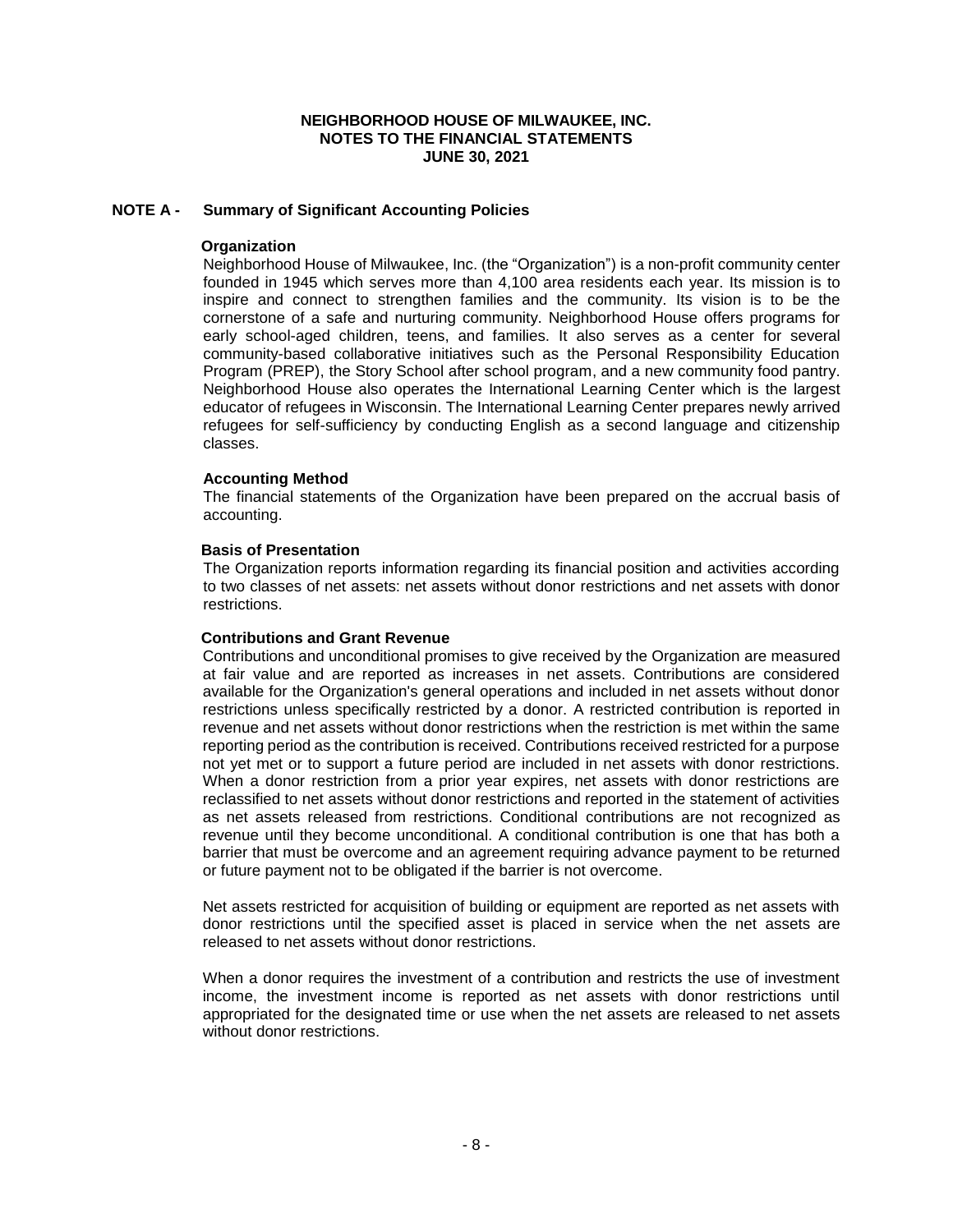# **NOTE A - Summary of Significant Accounting Policies (continued)**

Contributions of assets other than cash are recorded at their estimated fair value at the date of the gift. Donated services are recognized as contributions if the services create or enhance nonfinancial assets or the services require specialized skills, are performed by people with those skills, and would otherwise be purchased by the Organization. Accordingly, the value of contributed time that does not meet these requirements has not been determined and is not reflected in the accompanying financial statements.

# **Government Grants and Contract Revenue**

Government grants and contract revenue are recognized when earned. Revenue is earned when eligible expenditures, as defined in each grant, contract or other allowable cost manual, are made. Any cash received for revenue not yet earned is considered to be deferred revenue. Revenue earned but not yet paid to the Organization is included in grants receivable. Expenditures under government contracts are subject to review by the granting authority. To the extent, if any, that such review reduces expenditures allowable under these grants or contracts, the Organization records the disallowance at the time the final assessment is made. Management believes that disallowances, if any, would not have a significant effect on the financial statements.

#### **Cash and Cash Equivalents**

For purposes of the statement of cash flows, cash and cash equivalents include all highly liquid debt instruments with original maturities of three months or less at purchase.

## **Grants and Contracts Receivable**

Grants and contracts receivable includes amounts due to the Organization for revenue from services provided or reimbursable costs per grant and contract agreements.

#### **Accounts Receivable**

Accounts receivable includes amounts due related to contract service receivables and receivables from insurance claims.

#### **Pledges Receivable**

Pledges receivable are recorded when the Organization receives an unconditional promise to give or when the condition is met of a conditional promise to give. Pledges expected to be received in more than one year from the statement of financial position date are discounted for their estimated present value and recorded in long-term assets.

#### **Allowance for Uncollectible Accounts**

Receivables are stated at unpaid balances, less an allowance for doubtful accounts when amounts are not expected to be fully collectible. The allowance is based on experience, thirdparty contracts, and other circumstances, which may affect the ability of customers to meet their obligations. Receivables are considered impaired if full principal payments are not received in accordance with the contractual terms. It is the Organization's policy to charge off uncollectible accounts receivable when management determines the receivable will not be collected. Management believes all receivables will be collected in accordance with the terms of the agreements. Thus, no allowance for uncollectible accounts is necessary at year end.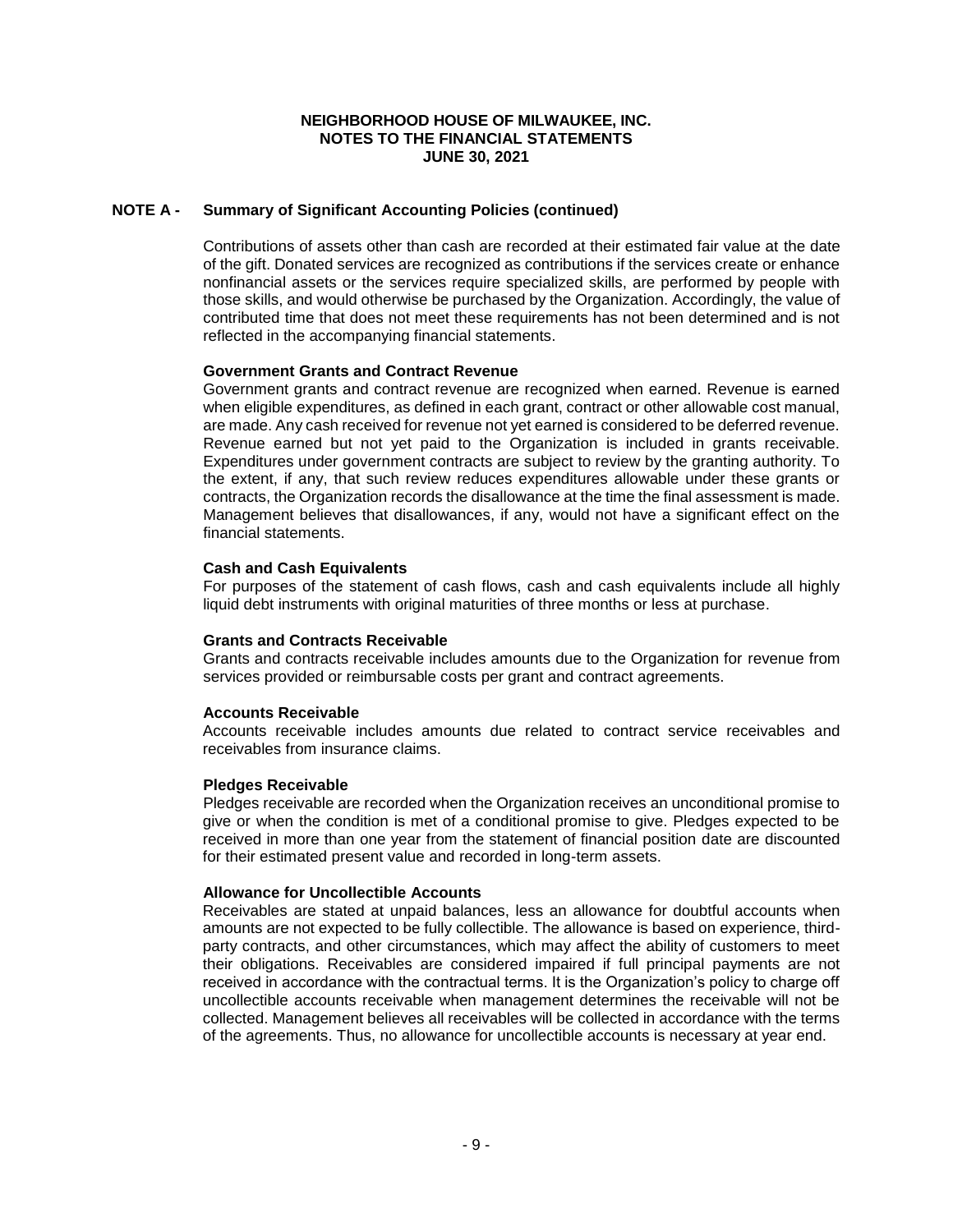# **NOTE A - Summary of Significant Accounting Policies (continued)**

## **Fixed Assets**

Fixed assets are recorded at cost. Depreciation is provided over the estimated useful lives of the assets using the straight-line method. The Organization capitalizes all fixed assets with a value greater than \$2,500. Donated fixed assets are recorded at fair value at the date of donation.

## **Functional Expenses**

The Organization presents costs by their natural and functional classification in the statement of activities. Costs are divided into three functions. Program costs are those associated with carrying out the mission; management costs are those for management of the Organization including accounting, office expense, human resources, budgeting or board of directors costs; and fundraising costs are those attributed to the solicitation of contributions. Whenever possible, the Organization charges costs directly to program, management or fundraising. Certain expenses are attributable to one or more programs or supporting functions of the Organization. Those expenses include maintenance and occupancy which are allocated on direct payroll expenses, and salaries for individuals working in more than one function which are allocated based on an the amount of time in each function. Other costs are allocated based on their estimated benefit to each function.

#### **Estimates**

The preparation of financial statements in conformity with generally accepted accounting principles requires management to make estimates and assumptions that affect the reported amounts of assets and liabilities and disclosure of contingent assets and liabilities at the date of the financial statements and the reported amounts of revenues and expenses during the reporting period. Actual results could differ from those estimates.

# **NOTE B - Future Accounting Pronouncements**

*Accounting Standards Update 2020-07, Presentation and Disclosures by Not-for-Profit Entities for Contributed Nonfinancial Assets (Topic 958)* will be effective for fiscal years beginning after June 15, 2021. The amendments in this update are required and provide new presentation and disclosure requirements about contributed nonfinancial assets to nonprofits, including additional disclosure requirements for recognized contributed services. Contributed nonfinancial assets will be required to be reported as a separate line in the statement of activities. A financial statement note will be required to provide disaggregated contributed nonfinancial assets by category including: the type of contributed nonfinancial asset; qualitative information about the monetization or utilization of the nonfinancial assets; the policy about the monetization or utilization of nonfinancial assets; a description of restrictions, valuation, and the market used to determine the fair value. The amendments, required to be presented retrospectively to all periods presented, will not change the recognition and measurement requirements for those assets.

*Accounting Standards Update 2016-02, Leases (Topic 842)* will be effective for fiscal years beginning after December 15, 2021. This update requires the recognition of lease assets and lease liabilities on the statement of financial position measured at the present value of lease payments and requires disclosure of key information about the leasing arrangements.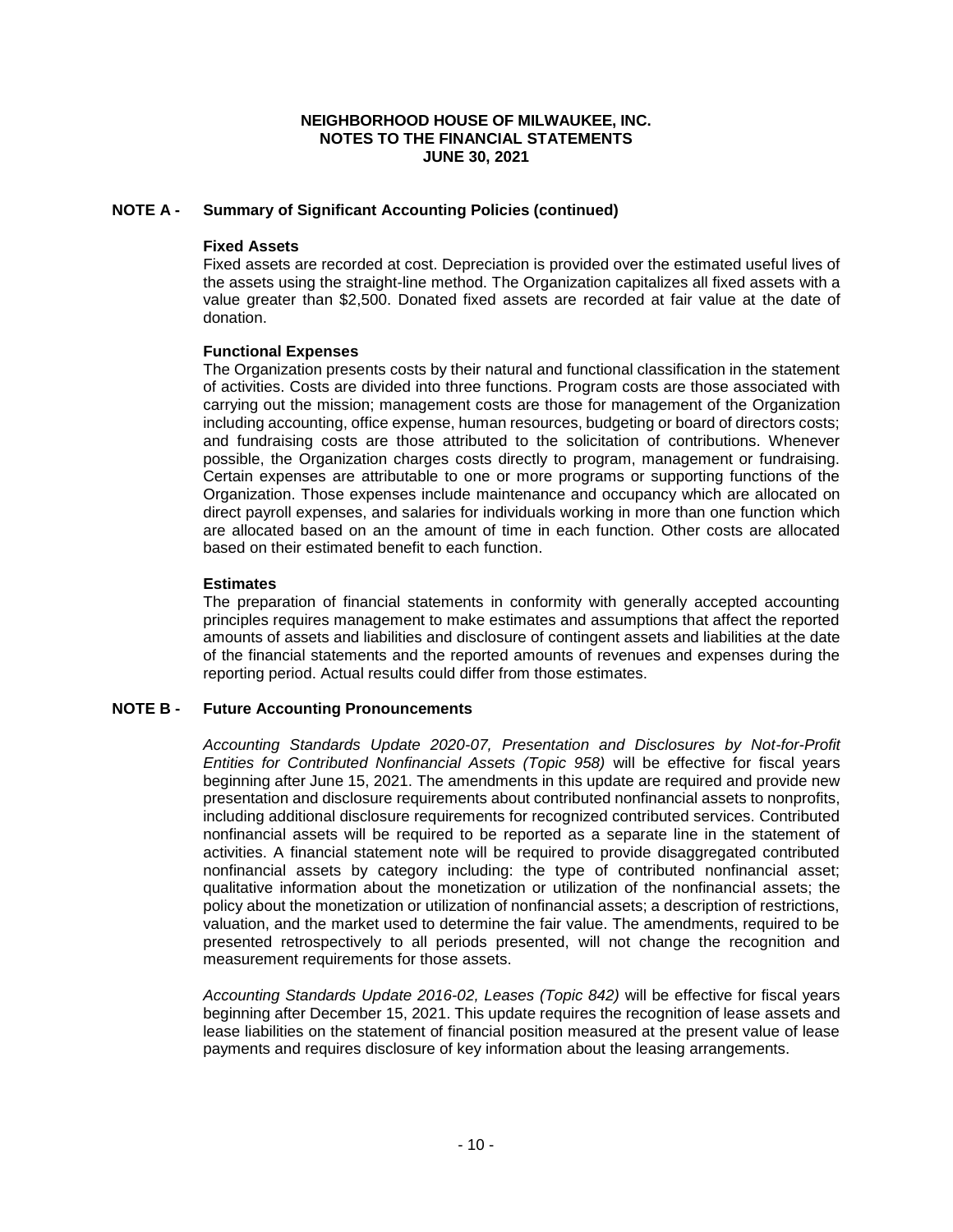# **NOTE B - Future Accounting Pronouncements (continued)**

*Accounting Standards Update 2020-08, Receivables – Nonrefundable Fees and Other Costs (Topic 310-20)* will be effective for fiscal years beginning after December 15, 2021. The amendments in this update represent changes to clarify the codification. An organization shall apply the amendment prospectively. This amendment impacts the effective yield of an existing individual callable debt security.

*Accounting Standards Update 2016-13, Financial Instruments - Credit Losses (Topic 326)* will be effective for fiscal years beginning after December 15, 2023. The main objective of this update is to provide financial statement users with more decision-useful information about the expected credit losses on financial instruments and other commitments to extend credit held by a reporting entity at each reporting date. To achieve this objective, the amendments in this update replace the incurred loss impairment methodology in current GAAP with a methodology that reflects expected credit losses and requires consideration of a broader range of reasonable and supportable information to inform credit loss estimates, including exploring more forward-looking alternatives.

#### **NOTE C - Comparative Financial Information**

The financial information shown for 2020 in the accompanying financial statements is included to provide a basis for comparison with 2021. The comparative information is summarized by total only, not by net asset class. Such information does not include sufficient detail to constitute a presentation in conformity to generally accepted accounting principles. Accordingly, such information should be read in conjunction with the Organization's financial statements for the year ended June 30, 2020, from which the summarized information was derived.

#### **Reclassifications**

Certain amounts in the 2020 financial statements have been reclassified for comparative purposes to conform to the presentation in the 2021 financial statements. Net assets and changes in net assets are unchanged due to these reclassifications.

# **NOTE D - Liquidity**

The Organization's operations are primarily funded through grants and contributions received throughout the year. Financial assets are those assets expected to be available within one year from the financial position date to meet the cash needs of the Organization for general expenditures and to pay obligations as they become due. Assets subject to donor or other contractual restrictions are not considered to be available for general use. In addition to the financial assets listed below, the Organization has a line of credit of \$300,000 which could be drawn upon in the event of a liquidity need.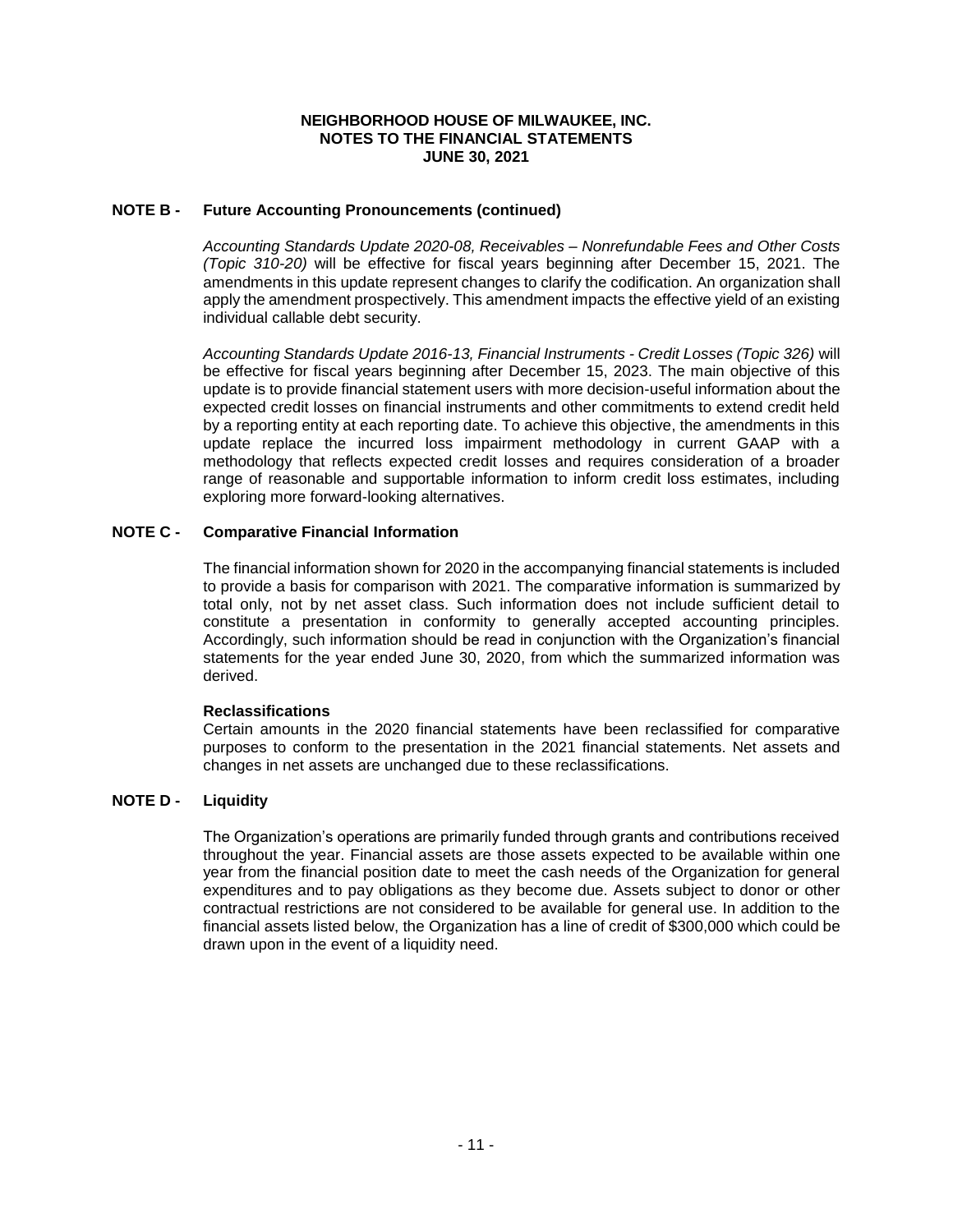# **NOTE D - Liquidity (continued)**

Financial assets available for use consist of the following:

| Description                            | Amount    |
|----------------------------------------|-----------|
| Cash and Cash Equivalents              | \$279,010 |
| <b>Grants and Contracts Receivable</b> | 253,662   |
| Pledges Receivable                     | 35,577    |
| Less Restricted Pledges Receivable     | (5,000)   |
| <b>Greater Milwaukee Foundation</b>    |           |
| Income Available to Spend              | 157,831   |
| Financial Assets Available for Use     |           |

# **NOTE E - Restricted Certificate of Deposit - State Unemployment Reserve**

The Organization adopted the reimbursement method for state unemployment compensation purposes. As required by the Wisconsin Unemployment Fund, the Organization assures reimbursement to the Wisconsin Unemployment Fund by means of holding a restricted certificate of deposit as a reserve for state unemployment. The balance of the certificate of deposit was \$35,986 as of June 30, 2021.

#### **NOTE F - Grants Receivable**

Grants receivable consists of the following as of June 30, 2021:

| Source                                         | Amount   |
|------------------------------------------------|----------|
| Milwaukee Public Schools                       | \$97,599 |
| <b>Wisconsin Department of Health Services</b> | 34,391   |
| Wisconsin Department of Children and Families  | 25,708   |
| Wisconsin Technical College System             | 25,555   |
| United Way                                     | 18,209   |
| <b>Community Advocates</b>                     | 14,680   |
| City of Milwaukee                              | 13,088   |
| <b>Next Door Foundation</b>                    | 9,683    |
| Maximus                                        | 6,365    |
| Wisconsin Department of Public Instruction     | 4,838    |
| <b>Environmental Protection Agency</b>         | 3,546    |
|                                                |          |

| Total | \$253,662 |
|-------|-----------|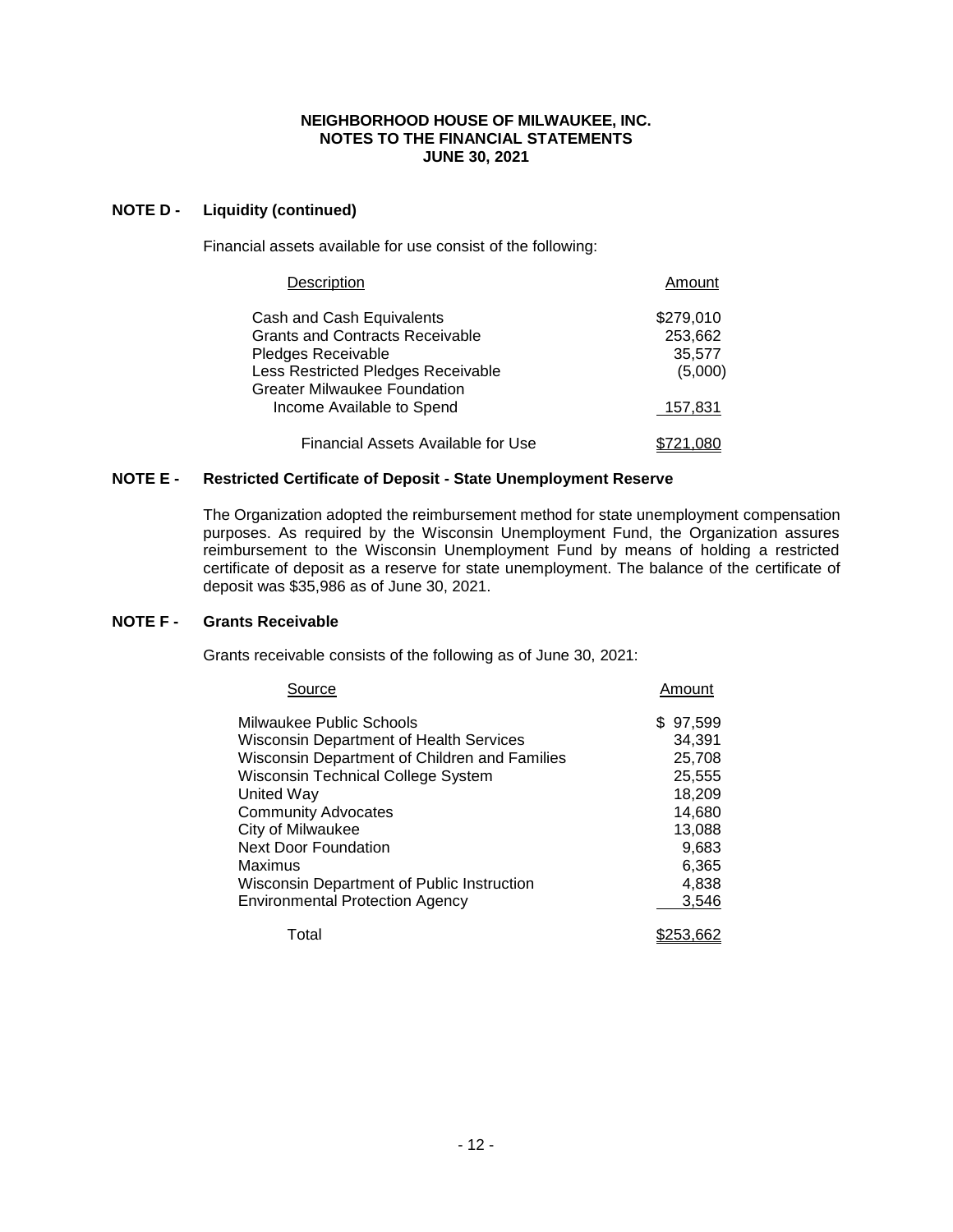#### **NOTE G - Beneficial Interest - Greater Milwaukee Foundation**

The Organization maintains a fund with the Greater Milwaukee Foundation, a community foundation, for investment purposes. The Neighborhood House Fund is considered a component fund of the Greater Milwaukee Foundation. The Greater Milwaukee Foundation accepted a contribution from the Organization and agrees to transfer those assets and the return on investment back to the Organization. The Greater Milwaukee Foundation is legal owner of the assets. The Greater Milwaukee Foundation makes investment decisions and determines the amount of income to be distributed annually to the Organization. The size of distributions from the fund is determined in accordance with the Greater Milwaukee Foundation's distribution policy.

The fair value of the fund as of June 30, 2021, was \$1,570,289 and includes contributions, net investment return, less distributions. The fund includes \$157,831 of income available to spend which may be withdrawn at the request of Neighborhood House, Inc. without any action by the Greater Milwaukee Foundation board of directors.

Gain on beneficial interest is summarized as follows:

| Investment Income                 | \$333,402 |
|-----------------------------------|-----------|
| <b>Investment Management Fees</b> | (11, 797) |
| Total Gain on Beneficial Interest | \$321,605 |

#### **NOTE H - Fair Value Measurements**

The Organization has adopted the Financial Accounting Standards Board guidance on fair value measurements. A three-tier hierarchy is used to maximize the use of observable market data inputs and minimize the use of unobservable inputs and to establish classification of fair value measurements for disclosure purposes. Financial assets valued using Level 1 inputs are based on unadjusted quoted market prices within active markets. Financial assets valued using Level 2 inputs are based primarily on quoted prices for similar assets in active or inactive markets. Financial assets valued using Level 3 inputs are based primarily on valuation models with significant unobservable pricing inputs and which result in the use of management estimates.

The following table sets forth by level, within the fair value hierarchy, the Organization's assets at fair value as of June 30, 2021.

| <b>Investment Category</b>                                | Fair Value  | <b>Quoted Prices</b><br>In Active<br>Markets for<br>Identical<br>Assets<br>(Level 1) | Significant<br>Other<br>Observable<br>Inputs<br>(Level 2) | Significant<br>Unobservable<br>Inputs<br>(Level 3) |
|-----------------------------------------------------------|-------------|--------------------------------------------------------------------------------------|-----------------------------------------------------------|----------------------------------------------------|
| <b>Greater Milwaukee</b><br><b>Foundation Investments</b> | \$1,570,289 | \$.                                                                                  | $- - -$                                                   | \$1,570,289                                        |
| Total                                                     | \$1,570,289 | \$                                                                                   | ---                                                       | \$1,570,289                                        |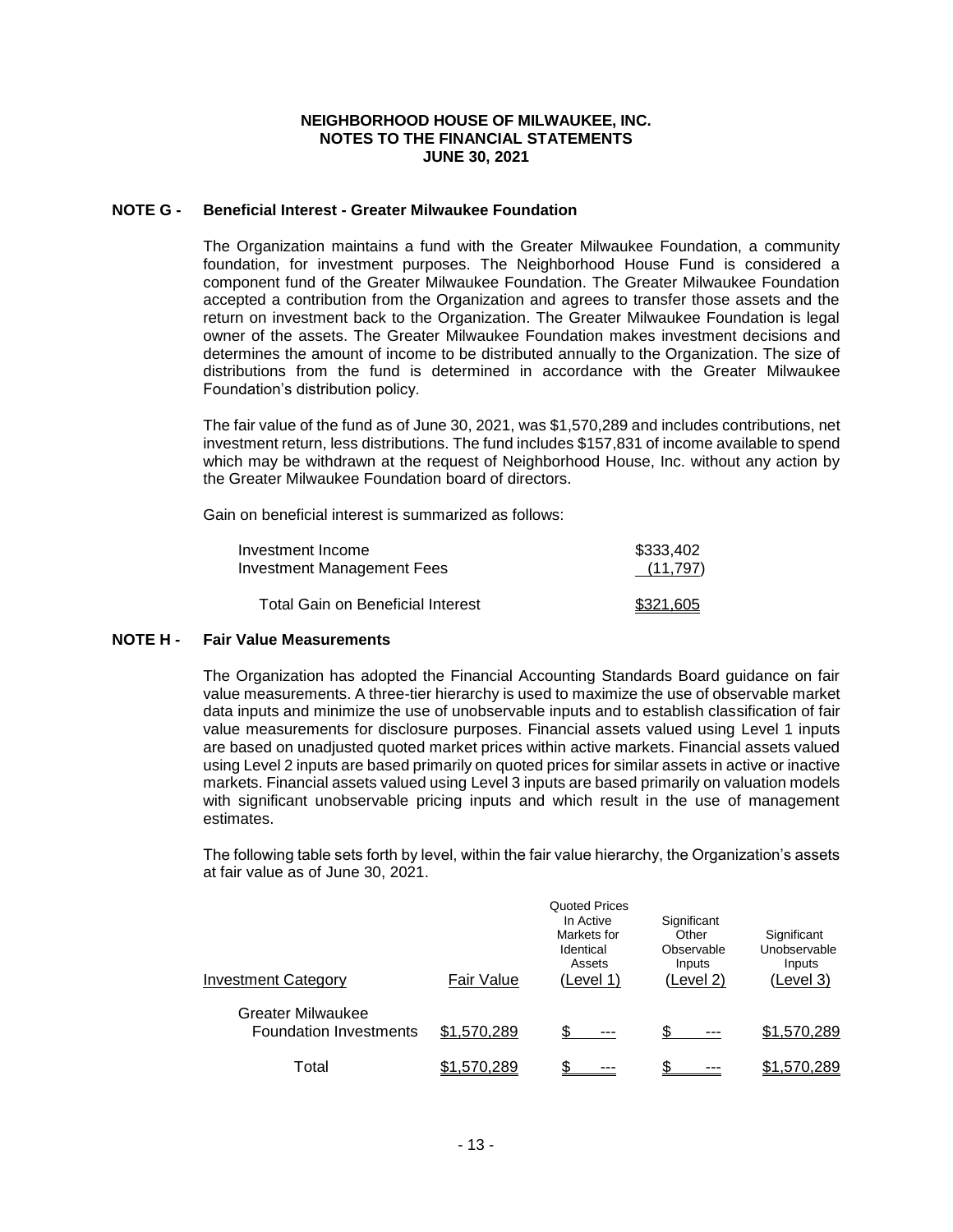#### **NOTE H - Fair Value Measurements (continued)**

Greater Milwaukee Foundation investments include equities securities, fixed income securities, absolute return hedge funds, and long/short equity hedge funds. The funds are held by the Greater Milwaukee Foundation which reports on a calendar year.

Assets measured at fair value on a recurring basis using significant unobservable inputs (Level 3):

> Fair Value Measurements Using Significant Unobservable Inputs (Level 3) - GMF Investments

| Beginning Balance, July 01, 2020 | \$1,248,684 |
|----------------------------------|-------------|
| Investment Income                | 333,402     |
| Less: Investment Fees            | (11, 797)   |
| Ending Balance, June 30, 2021    | \$1.570.289 |

The amount of unrealized gains or losses for the year ended June 30, 2021, included in the net assets without donor restricted for assets still held at the reporting date was a gain of \$321,605.

#### **NOTE I - Line of Credit**

The Organization has a revolving line of credit agreement with a bank allowing for maximum borrowings of \$300,000. Borrowings under the line of credit bear a variable interest rate equal to the bank index rate, which was 3.25% as of June 30, 2021. The line of credit matures on April 15, 2023, and is secured by all security agreements, guarantees, mortgages, and other security instruments previously granted, contemporaneously granted, and granted in the future. As of June 30, 2021, the line of credit had no balance.

#### **NOTE J - Note Payable**

The Organization has a note payable that matures on April 10, 2022. At June 30, 2021, the note had an outstanding balance of \$19,357. The interest rate is a fixed interest rate of 4.25%. The note is collateralized by all assets. The note is expected to be paid in full during the year ending June 30, 2022.

## **NOTE K - Paycheck Protection Program Loan**

The Organization received a loan through the Paycheck Protection Program on April 16, 2020. The loan proceeds were spent in accordance with the program and full forgiveness of the loan was received in January 2021. The Organization's financial statements included revenue of \$352,200 for the loan forgiveness in the year ended June 30, 2021.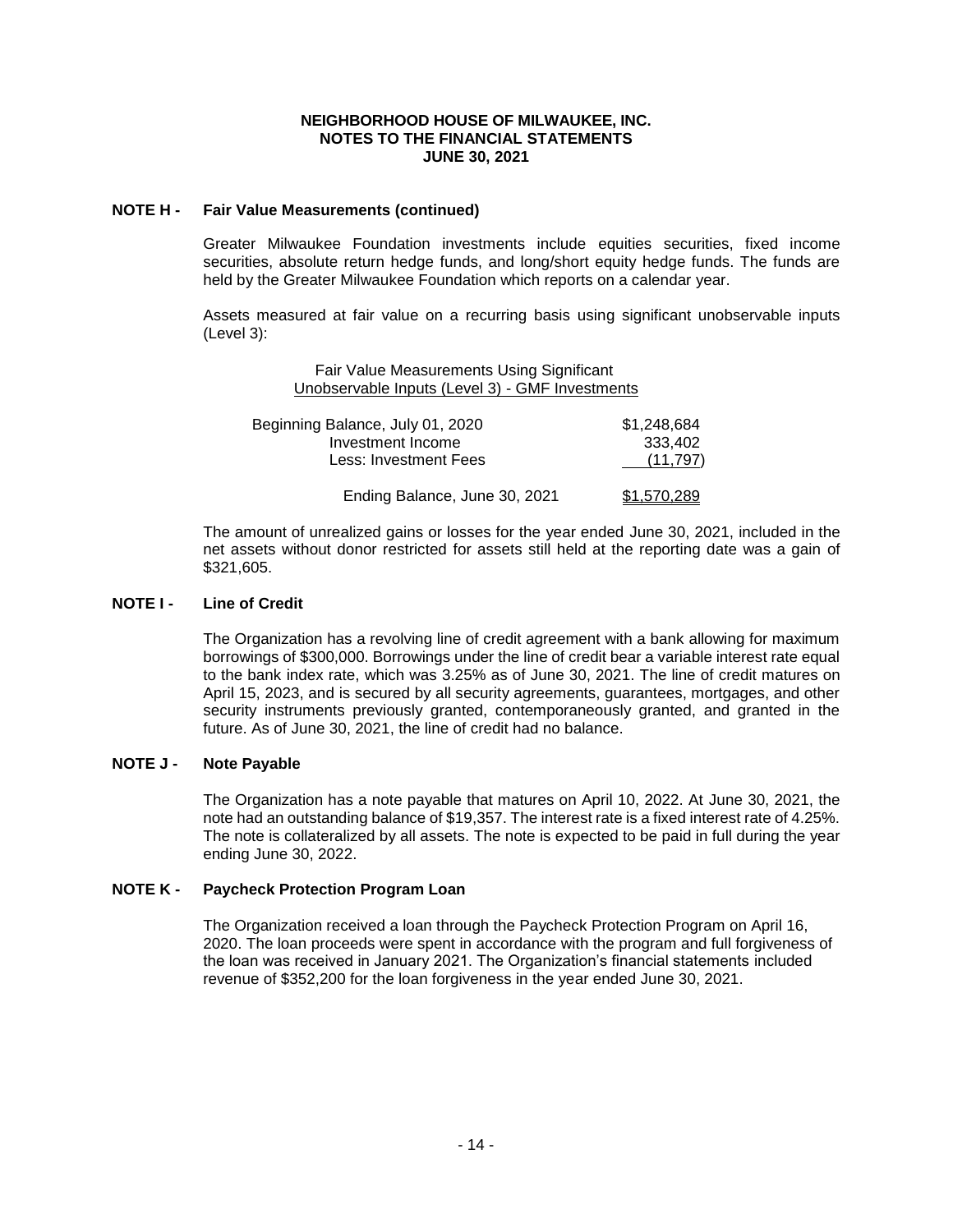## **NOTE L - Capital Leases**

The Organization has a capital lease for a copy machine system. The estimated fair value of the assets at lease inception was \$14,867. The economic substance of a capital lease is that the Organization is financing the acquisition of an asset through the lease and, accordingly, the asset and related obligation are recorded in the Organization's assets and liabilities. The assets are included under fixed assets and are being depreciated over the lease terms and useful lives of the assets. Depreciation expense on the capitalized assets was \$2,832 for the year ended June 30, 2021.

The following is a schedule by years of the future minimum lease payments required as of June 30, 2021:

| Year Ending   | Principal | Interest     | Total    |
|---------------|-----------|--------------|----------|
| June 30, 2022 | \$2,727   | \$357        | \$3,084  |
| June 30, 2023 | 2,817     | 267          | 3,084    |
| June 30, 2024 | 2,910     | 174          | 3,084    |
| June 30, 2025 | 3,006     | 78           | 3,084    |
| June 30, 2026 | 767       | 4            | 771      |
| Total         | \$12.227  | <b>T881.</b> | \$13.107 |

#### **NOTE M - Net Assets With Donor Restrictions**

The Organization receives contributions that are restricted by donors for use on certain purposes. In addition, the Organization receives pledges for payments expected in future periods. Pledges receivable have an implied time restriction until collected, absent specific donor direction indicating otherwise. Donor designations from the United Way campaign that are included in pledges receivable are considered to be designated for the campaign period, even when collected thereafter, and as such those pledge receivable balances are not included in net assets with donor restrictions.

Net assets with donor restrictions consists on the following as of June 30, 2021.

| <b>Purpose Restricted</b>           |             |
|-------------------------------------|-------------|
| <b>Family Adventures</b>            | 6.833<br>\$ |
| <b>Restricted Pledge Receivable</b> | 5.000       |
| Art Program                         | 32,011      |
| Lead and Learn Conservation         | 58,122      |
| <b>Total Purpose Restricted</b>     | \$101,966   |
|                                     |             |

Total Net Assets With Donor Restrictions \$101,966

## **NOTE N - In-Kind Donations**

The Organization uses space at a local church and is not charged rent, only a portion of the utilities. The estimated fair value of the space received at no charge is \$23,780. During the year ended June 30, 2021, the Organization received \$72,454 of donated food, \$10,806 of donated media services for fundraising events, and \$3,000 in donated Head Start program supplies. Total in-kind donations were \$110,040 for the year ended June 30, 2021.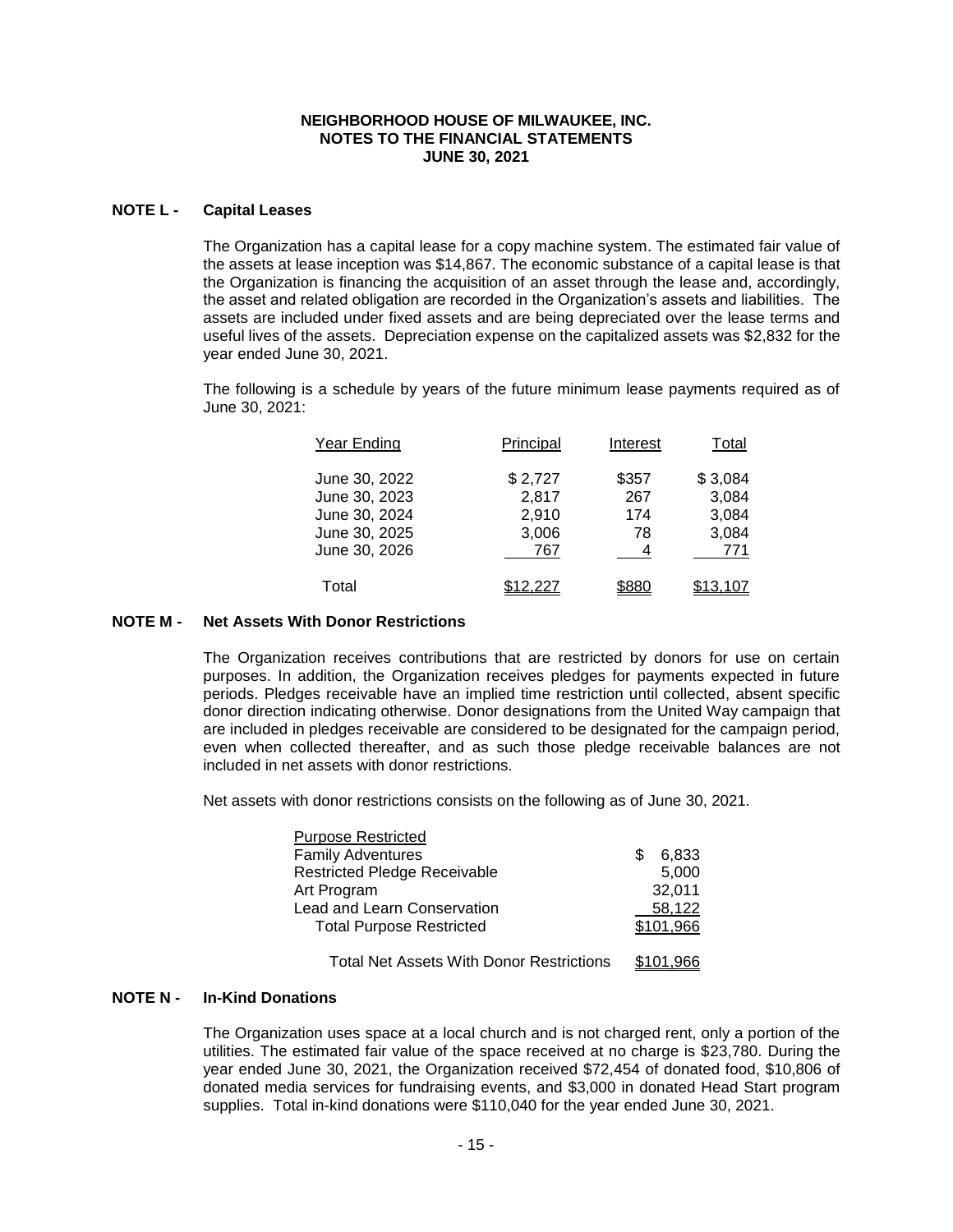## **NOTE O - Revenue From Contracts with Customers**

#### **Program Revenue**

The Organization receives program service fees for child care and contract services. The fees are recorded as revenue at the point in time that the customer receives the services, such as when the class or educational program takes place. Revenue collected in advance of the program is considered deferred revenue. Revenue owed for prior services is included in receivables.

For the year ended June 30, 2021, child care fees revenue was \$96,257 and contract services revenue was \$9,595. At June 30, 2021, there were no assets or obligations related to program revenue.

## **Special Events**

The Organization holds various fundraising events throughout the year. Registration fees for these events are billed to participants at the time of registration. A portion of the registration allocated to the value of meals and entertainment is considered an exchange transaction. Amounts received above the exchange portion are accounted for under contribution guidance. The exchange portion of events revenue is recognized at the point in time the event is held and the Organization's performance obligation to hold the event is completed. Cash receipts for the exchange portion collected in advance of the special event are deferred as contract liabilities until earned when the event is held at which point the revenue is recognized.

At June 30, 2021, there were no assets or obligations related to revenue from contracts with customers. For the year ended June 30, 2021, special event revenue was \$190,604, of which \$12,800 is for exchange transactions with attendees.

#### **Rental Income**

The Organization leased space to various organizations to hold events. Rent revenue is recognized at the point in time the event is held and the Organization's performance obligation to hold the event and provide the space is completed. The rental income for the year ended June 30, 2021, was \$19,509.

## **NOTE P - Conditional Contributions and Grants**

The Organization has contracts with government agencies which include specific use stipulations requiring funds be used only on qualifying expenses determined by grant contracts and allowable cost policies. The Organization will not receive the grant funds unless spent on the required activities and within allowable cost guidance. As of June 30, 2021, the Organization has available grant funds of \$236,732 for various programs, which are available through grant periods ending at various times in the year ending June 30, 2022.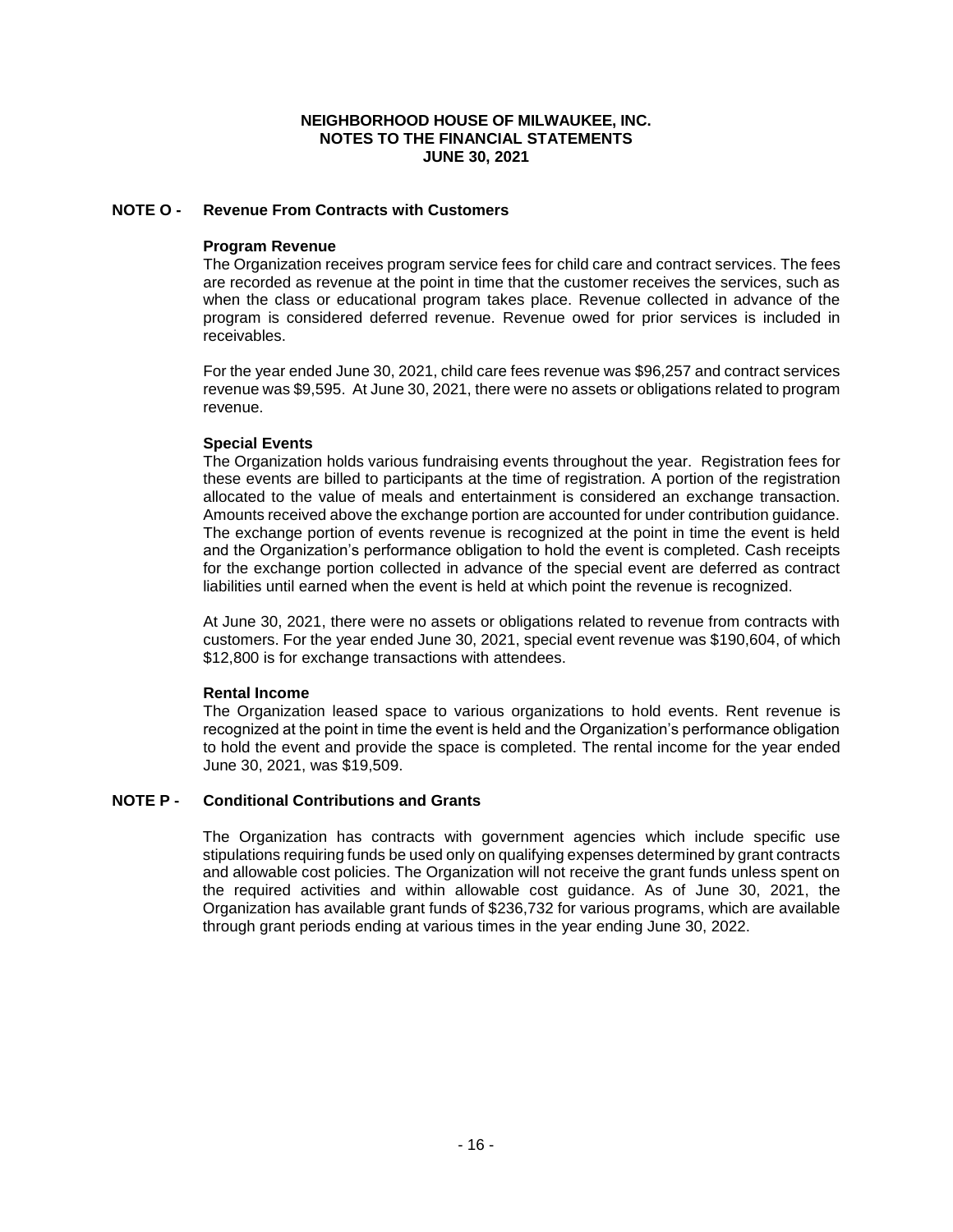## **NOTE Q - Retirement Plan**

The Organization participates in a 401(k) plan where the Organization will contribute an amount equal to 100% of employee contributions, limited to 4% of the employee's compensation. Employees who work more than 1,000 hours by the first anniversary of hire or 1,000 hours in any subsequent plan year are eligible to participate. The expense for the year ended June 30, 2021, was \$28,037.

#### **NOTE R - Income Taxes**

The Organization is exempt from income tax under Section 501(c)(3) of Internal Revenue Code and is classified as other than a private foundation. Management has reviewed all tax positions recognized in previously filed tax returns and those expected to be taken in future tax returns. As of June 30, 2021, the Organization had no amounts related to unrecognized income tax benefits and no amounts related to accrued interest and penalties. The Organization does not anticipate any significant changes to unrecognized income tax benefits over the next year.

#### **NOTE S - Subsequent Events**

The Organization has evaluated events and transactions occurring after June 30, 2021 through November 21, 2021, the date the financial statements are available to be issued, for possible adjustments to the financial statements or disclosures. The Organization has determined that the following subsequent event needs to be disclosed.

The COVID-19 outbreak in the United States has caused disruption through mandated and voluntary closings of many businesses and nonprofits. There is considerable uncertainty around the duration of the pandemic. The impact, if any, to the Organization's future financial statements is unknown at this time. No adjustments have been made to the financial statements related to this uncertainty.